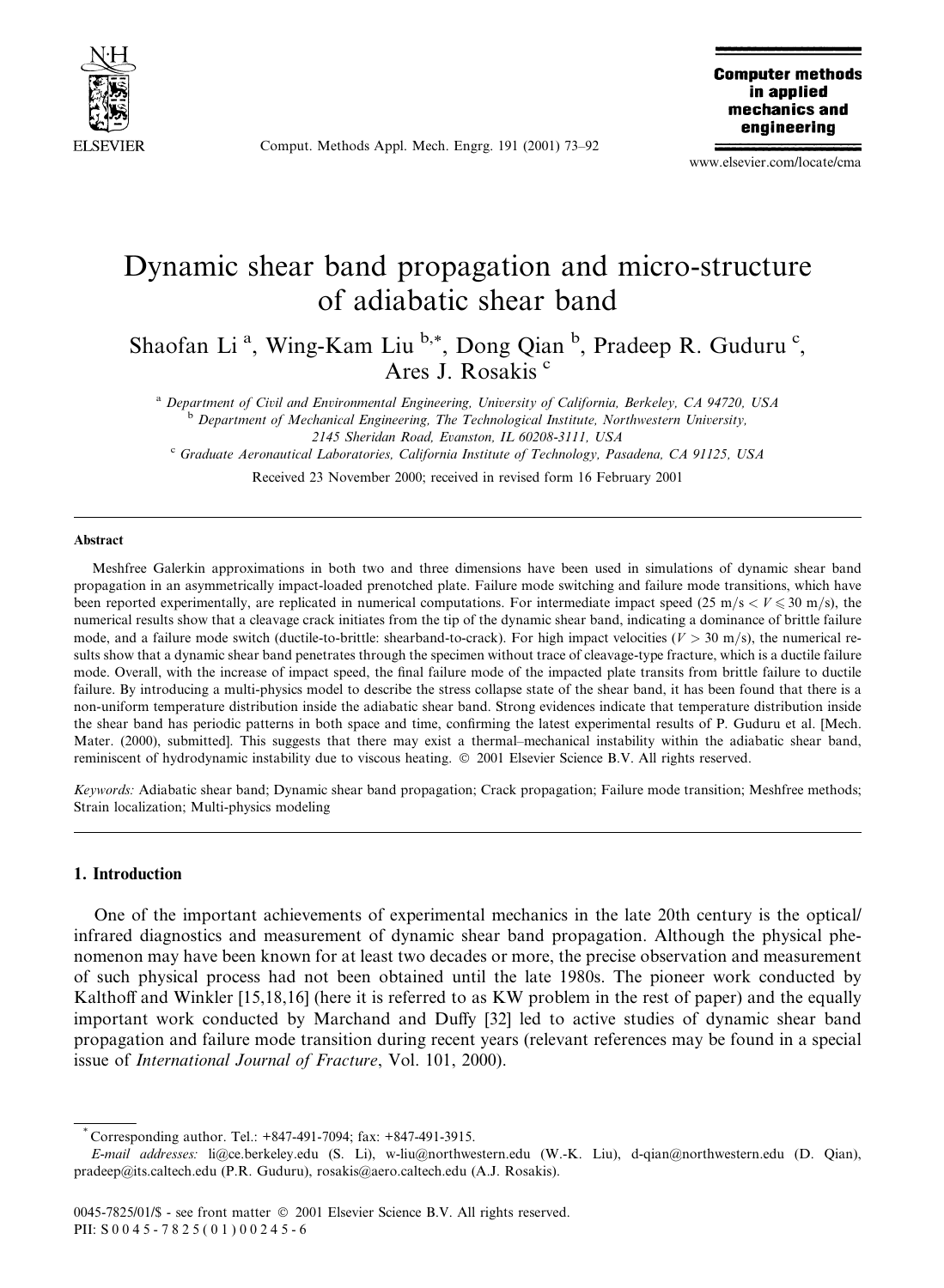Several authors have conducted similar experiments under different designs and different experiment settings, notably Mason et al. [33] and Zhou et al. [51,52] (here it is referred to as ZRR problem in the rest of paper). They have used a single notch specimen in an impact test to observe dynamic shear band propagation, in contrast to the double notch impact plate experiment conducted by Kalthoff and Winkler [18]. Ravi-Chandar [42] also carried out a similar experiment on polycarbonate plate impact test. Remarkably, all the experiments unequivocally support an unusual fact that under high strain rate condition, there is a "brittle-to-ductile" failure mode transition. When impact velocity in an intermediate range  $V_{\text{TF}} < V \le V_{\text{SB}}$  (subscript "TF" denotes tension fracture, and subscript "SB" denotes shear band) [15], a local mode-I crack is initiated from the notch tip and propagates in a direction upward from the notch line direction (70° in [15,18] and 30° in [52]). The subtlety between the KW problem and the ZRR problem is that at intermediate impact speed range the KW experiment shows the mode-I crack directly initiated from the notch tip, whereas in the ZRR experiment a shear band is first initiated from crack tip and subsequently a mode-I crack is initiated from the shear band tip (the so-called failure mode switch: ductile-to-brittle). In both events, the final failure mode is a brittle failure in this impact speed range. When bullet impact velocity exceeds a threshold limit,  $V_{SB}$ , all the experimental results reported that a shear band is intiated from the notch tip, and propagates through the thin plate specimen without trace of cleavage fracture, *i.e.* the final failure mode is a purely ductile failure. This change of final failure mode with the increase of the impact speed has been referred to as the dynamic failure mode transition, as Kalthoff puts, "the higher the loading rate in mode-II tests, the harder it is to fulfill the requirement of sufficiently large in-plane dimensions and, consequently, the most favorable become the conditions for a non-linear ductile type failure of the material as represented by shear band failure mechanisms" (from [17]).

However, theoretical analyses as well as numerical simulations failed to predict such experimental outcome, and in general, dynamic shear band propagation has remained to be elusive to numerical simulations. The few published simulation results  $[1,2,38,39]$  have not been able to capture the physical process of dynamic shear band propagation. The simulation reported by Zhou et al. [51] is the only successful numerical simulation in observing dynamic shear band propagation, but it also failed to predict failure mode transition. Recently, by using a meshfree Galerkin method, Li et al. [25] successfully replicated dynamic shear band propagation in a single notched plate (ZRR problem), and observed the failure mode transition for the first time in numerical simulations.

Several technical issues have arisen in numerical simulations of dynamic shear band propagation. First, it has not been clear on how to model the stress collapsing state of a shear band. Without proper modeling of stress collapsing state of the shear band, the widely spread, phenomenological, thermo-elastic–viscoplastic constitutive models seem to be incapable of providing the sufficient information to describe postbifurcation behaviors of strain localization zone. In order to simulate dynamic shear band propagation, a multiple physics mode may be needed in constitutive modeling of dynamic shear band. This opinion has gained some ground in recent years [2,51], because no one has yet found propagations of a weakly singular surface (localization zone) in numerical simulations based on conventional approach. Zhou et al. [51] adopted a Newtonian fluid for constitutive modeling of a 2D shear band (plane strain), whereas Batra and Nechitailo [2] used a compressible ideal fluid to model the 2D shear band in the localization zone. This multiple constitutive law approach has made it possible to simulate dynamic shear band growth. Neverthe less, its foundation has not been fully justified yet, and it introduces new problems: the presence of small viscous force will cause severe mesh distortion due to large plastic flow motions in Lagrangian type of finite element implementation. Furthermore, strong mesh-alignment sensitivity of finite element methods contributes another source for the inability of conventional numerical methods to simulate such physical processes.

A very suitable computational paradigm for shear band simulations is the meshfree Galerkin method  $[21,25]$ , a state-of-the-art technology in computational mechanics  $[4,22,27-31,36]$ . In this work, a 3D meshfree Galerkin simulation of dynamic shear band propagation is presented, which faithfully replicates the entire process of the failure mode transition at various impact speeds. Different from our early computations [25], the impact event is modeled as a rigid projectile colliding with a single pre-notched plate, whereas in our previous computation [25] prescribed velocity boundary condition is imposed at the impact zone to mimic collision conditions. The other important aspect of this study is to justify the use of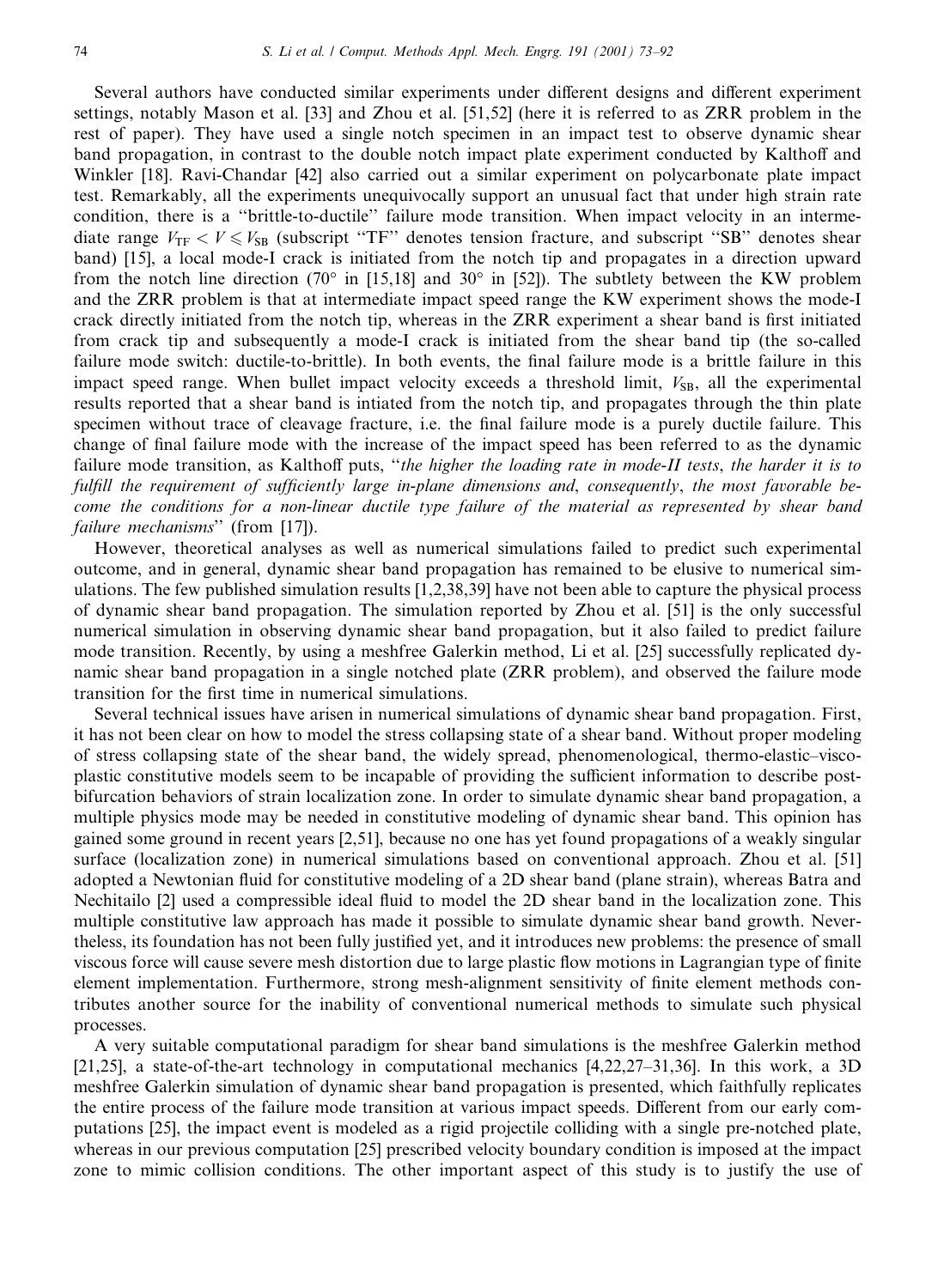multi-physics constitutive laws in modeling dynamic shear band formation. By choosing the suitable multiphysics model, we have studied the micro-structure of adiabatic shear band. It has been found that the temperature field, effective stress, as well as effective strain fields within the strain localization zone are dynamically structured, which confirms the recent experimental measurement made by Guduru et al. [14]. They have reported that there is a periodic distribution of "hot spots" in temperature profile within the shear band. It appeared that there is thermo-mechanical instability within the adiabatic shear band, which causes periodic temperature distribution in space as well as in time.

## 2. Formulations

## 2.1. An explicit meshfree Galerkin formulation

Recently, meshfree methods have been successfully used in simulations of strain localization problems  $[20,21,23,24]$ . It has been shown that meshfree method, in particular the reproducing kernel particle method [26,28–30], has a natural ability to avoid mesh-alignment sensitivity that finite element methods have long suffered, mesh distortion under large deformation, as well as volumetric locking for incompressible materials. Therefore, it is a natural choice to use meshfree method to undertake this task.

The basic idea of the reproducing kernel particle method (RKPM) is to construct a proper kernel function on a set of randomly distributed particles  $((1)$  there is no mesh here! (2) the word randomly implies the particle distribution is also statistically isotropic). By doing so, one may approximate a function desired through a "reproducing" or "filtering" representation

$$
u_{\varrho}(x) = \mathcal{R}_{\varrho}u(x) = \int_{\Omega} \mathcal{K}_{\varrho}(y-x)u(y) \,d\Omega,\tag{1}
$$

where  $\mathcal{K}_{\rho}(X) := 1/\rho^n \mathcal{K}(X/\rho)$ ,  $\rho$  is the dilation parameter that is associated with the support size of the kernel function, and  $n$  is the spatial dimension. The RKPM kernel function is compact supported, and usually very smooth,  $\mathcal{K}(X) \in C^{N}(\Omega)$  and  $N > 1$ . The 3D tri-linear RKPM meshfree shape function used in computations is constructed by using the following polynomial basis:

$$
\mathbf{P}(X) = \{1, X_1, X_2, X_3, X_1X_2, X_2X_3, X_3X_1, X_1X_2X_3\},\tag{2}
$$

where  $X := (X_1, X_2, X_3)$ . Embedding either a cubic spline box function, or a fifth-order spline box function as window function, the kernel function can be explicitly written as

$$
\mathcal{K}_{\ell}(X) = \mathcal{K}_{\rho}(X_{\ell} - X) := \mathbf{P}\left(\frac{X_{\ell} - X}{\varrho}\right) \mathbf{b}(X)\phi_{\varrho}(X_{\ell} - X)\Delta V_{\ell},\tag{3}
$$

where  $\phi_o(X)$  is the normalized window function,  $\Delta V_\ell$  is the integration weight, and the vector  $\mathbf{b}(X)$  is determined by solving the following algebraic equation:

$$
\mathbf{M}(X)\mathbf{b}(X) = \mathbf{P}(0), \quad \text{where } \mathbf{P}(0) = \{1, 0, \dots, 0, 0\}^{\mathrm{T}}, \tag{4}
$$

where the moment matrix

$$
\mathbf{M}(X) = \sum_{I=1}^{NP} \mathbf{P}^{T} \left( \frac{X_{I} - X}{\rho} \right) \mathbf{P} \left( \frac{X_{I} - X}{\rho} \right) \Delta V_{I}.
$$

After all the laboring, the reproducing kernel particle interpolation can be put into a simple form

$$
u_i^{\rho}(X) = \sum_{I \in \Lambda} \mathcal{K}_I(X)u_{iI}, \quad i = 1, 2, 3. \tag{5}
$$

To visualize the spatial profile of such a shape function, we plot a single shape function and its three firstorder derivatives in Fig. 1. Even though the support size of the shape function is a rectangular box, one may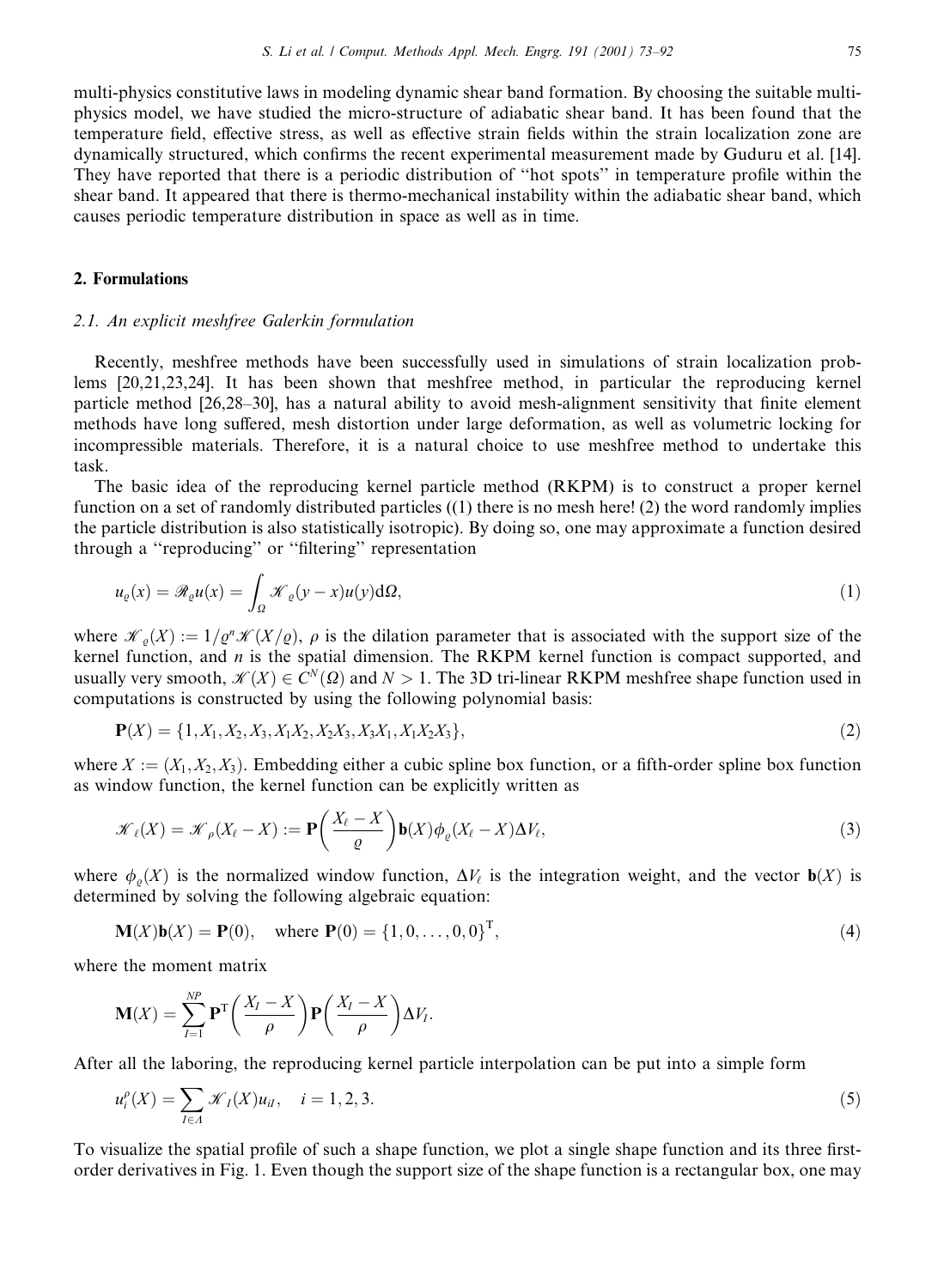

Fig. 1. 3D RKPM/meshfree shape function and its first derivatives generated by the tri-linear polynomial basis,  $P(X) = (1, X_1, X_2, X_3, X_4, X_5, X_6, X_7, X_8, X_9, X_1, X_1, X_2, X_4, X_1, X_2, X_4, X_1, X_2, X_3, X_4, X_1, X_2, X_4, X_1, X_2, X$  $X_1X_2, X_2X_3, X_3X_1, X_1X_2X_3$ : (a) the shape function,  $\mathcal{K}_I(X)$ ; (b) the derivative,  $\mathcal{K}_{I,X_1}(X)$ ; (c) the derivative,  $\mathcal{K}_{I,X_1}(X)$ ; (d) the derivative,  $\mathscr{K}_{IX_3}(X)$ .

observe from Fig. 1 that the domain of non-zero value of the shape function tends to be a sphere, and the domain of non-zero value of the derivatives of the shape function are two connected spherical regions; this means that the spatial distribution of RKPM shape function is almost "isotropic", which is a desired property in some situations, such as shear band simulation. In Fig.  $1(a)$ , we take the first octant out from the quasi-sphere region, and one can see that the shape function reaches its maximum at the corresponding particle, i.e. the center. In each of Fig.  $1(b)$ –(d), we take one quadrant out to see the orientation and the distribution of the derivatives.

Note that an RKPM representation is a spatial convolution in a strict sense, whereas the finite element interpolation can be viewed as a spatial convolution only in the sense that the kernel function is a generalized function. Assume that in the domain  $\Omega$  there is a valid particle distribution,  $\Lambda := \{1, 2, \ldots, \ldots, NP\}$ . Discretizing (1) yields

$$
u^{h}(X) = \sum_{I=A} \mathcal{K}_{\varrho}(X_{I}-X)\Delta V_{I}u_{I}.
$$
\n
$$
(6)
$$

Eq. (6) represents a special interpolation, which is related with discrete convolution. For simplicity, in the rest of the paper, we shall simply denote  $\mathcal{K}_{\rho}(X_I - X) \Delta V_I$  as  $N_I(X)$ . Eq. (6) can be viewed as a non-local interpolation (or not a "interpolation" based on the conventional definition). In such "non-local interpolation", any points in the domain, including particle points, are covered by multiple shape functions (note that in finite element approximation, the nodal point is only covered by a single shape function).

Let x denote the spatial location of a material point and X denote the referential location of this material point, the displacement of the material point is defined as

$$
\mathbf{u} := \mathbf{x} - \mathbf{X}.\tag{7}
$$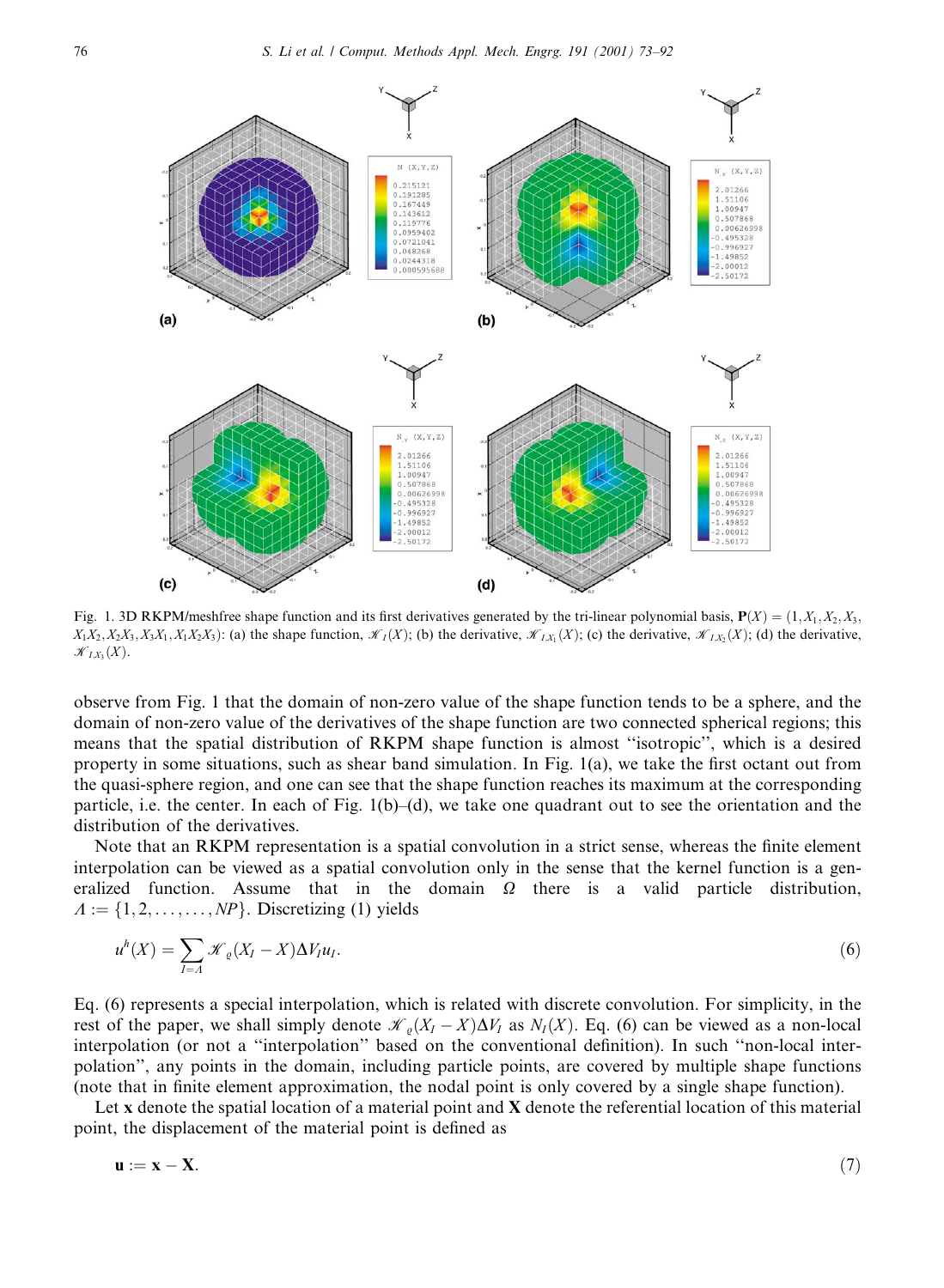The deformation gradient is given by

$$
\mathbf{F} := \frac{\partial \mathbf{x}}{\partial \mathbf{X}}.\tag{8}
$$

A weak form of the balance of linear momentum can be written as

$$
\int_{\Omega_0} \mathbf{P} : \delta \mathbf{F}^{\mathrm{T}} \, \mathrm{d}\Omega_0 = \int_{\Omega_0} \rho_0 \mathbf{B} \cdot \delta \mathbf{u} \, \mathrm{d}\Omega_0 + \int_{\Gamma_0^{\mathrm{T}}} \mathbf{T} \cdot \delta \mathbf{u} \, \mathrm{d}\Gamma_0 - \int_{\Omega_0} \rho_0 \frac{\partial^2 \mathbf{u}}{\partial t^2} \delta \mathbf{u} \, \mathrm{d}\Omega_0,\tag{9}
$$

where T is the prescribed traction on the traction boundary, **B** is the body force,  $\Gamma_0^T$ , and **P** denotes the nominal stress tensor, which can be related to the Kirchhoff stress tensor as  $\tau = \mathbf{F} \cdot \mathbf{P}$ . For simplicity, the boundary conditions are specified with respect to the referential configuration

$$
\mathbf{n}_0 \cdot \mathbf{P} = \mathbf{T} \quad \forall \mathbf{X} \in \Gamma_0^{\mathrm{T}},\tag{10}
$$

$$
\mathbf{u} = \bar{\mathbf{u}} \quad \forall \mathbf{X} \in \Gamma_0^u,\tag{11}
$$

where  $\Gamma_0^T \cup \Gamma_0^u = \partial \Omega_0$ .

Assume that the trial, and weighting functions have the forms

$$
\mathbf{u}^{h}(\mathbf{X},t) = \sum_{I=1}^{NP} N_{I}(\mathbf{X}) \mathbf{d}_{I}(t),
$$
\n(12)

$$
\delta \mathbf{u}^{h}(\mathbf{X},t) = \sum_{I=1}^{NP} N_{I}(\mathbf{X}) \delta \mathbf{d}_{I}(t),
$$
\n(13)

where  $NP$  is the total number of particles.

The weak form (9) will yield the following discrete equations:

$$
\mathbf{M}\frac{\mathrm{d}^2\mathbf{u}^h}{\mathrm{d}t^2} = \mathbf{f}^{\text{ext}} - \mathbf{f}^{\text{int}}.\tag{14}
$$

The conventional row-sum lumped technique is adopted in computing mass matrix, M, and the external and internal forces are calculated as follows:

$$
\mathbf{f}_I^{\text{ext}} = \int_{\Gamma^{\text{T}}} T_i^h(\mathbf{X}, t) N_I \mathbf{e}_i \, d\Gamma_0 + \int_{\Omega_0} \rho_0 B_i^h(\mathbf{X}, t) N_I(\mathbf{X}) \mathbf{e}_i \, d\Omega_0, \tag{15}
$$

$$
\mathbf{f}_I^{\text{int}} = \int_{\Omega_0} P_{j_i}^h \frac{\partial N_I}{\partial X_j} \mathbf{e}_i \, d\Omega_0,\tag{16}
$$

where  $e_i$ ,  $i = 1, 2, 3$  are the unit vectors of the referential coordinate system.

# 2.2. Energy equation

The rate form of balance of energy is

$$
\int_{\Omega} \rho \dot{e} \, d\Omega + \frac{d}{dt} \int_{\Omega} \frac{\rho}{2} \mathbf{v} \cdot \mathbf{v} \, d\Omega = \int_{\partial \Omega} \mathbf{t} \cdot \mathbf{v} \, d\Gamma - \int_{\partial \Omega} \mathbf{n} \cdot \mathbf{q} \, d\Gamma,\tag{17}
$$

where e is the specific internal energy,  $\mathbf{v} = d\mathbf{u}/dt$ , and t is the flux of mechanical force, or traction; and q is the heat flux vector through the boundary.

Considering the rate form of balance of mechanical energy, we have

$$
\int_{\partial\Omega} \mathbf{t} \cdot \mathbf{v} d\Gamma = \int_{\Omega} \boldsymbol{\sigma} : \mathbf{D} d\Omega + \frac{d}{dt} \int_{\Omega} \frac{1}{\rho} \mathbf{v} \cdot \mathbf{v} d\Omega.
$$
\n(18)

Substituting Eq.  $(18)$  into Eq.  $(17)$  and pulling back Eq.  $(17)$  into the referential configuration yields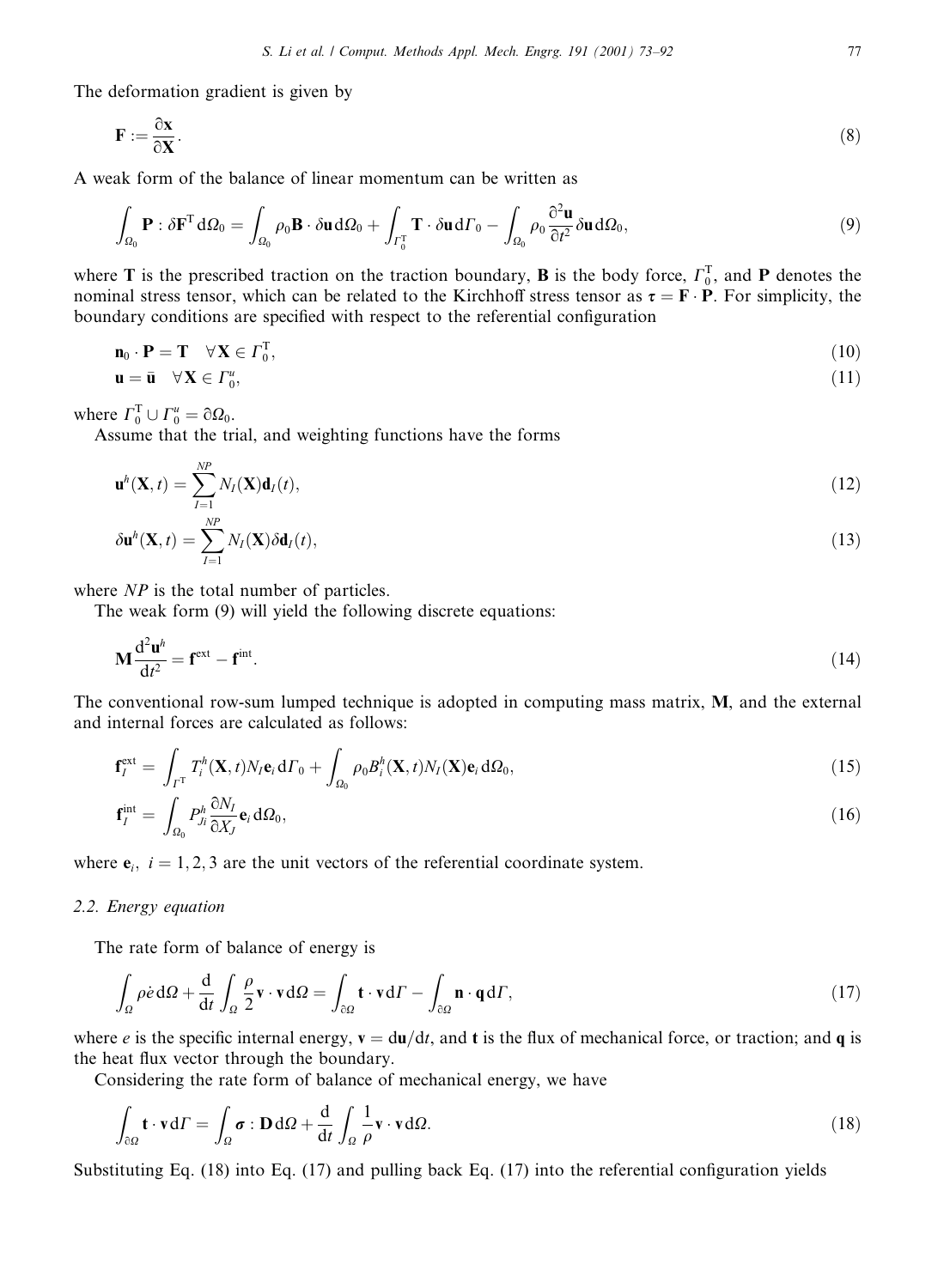$$
\int_{\Omega_0} \rho_0 \dot{e} \, d\Omega_0 = \int_{\Omega_0} \boldsymbol{\tau} : \mathbf{D} \, d\Omega_0 - \int_{\partial \Omega_0} J \hat{\mathbf{N}} \cdot \mathbf{F}^{-1} \cdot \mathbf{q} \, d\Gamma_0,\tag{19}
$$

in which, the standard volume/area transformations,  $d\Omega = J d\Omega_0$ ,  $J = det\{F\}$ ,  $\hat{\mathbf{n}} dT = J\hat{\mathbf{N}}F^{-1} dT_0$ , are used, where  $\hat{\mathbf{n}}$  and  $\hat{\mathbf{N}}$  are the outward normals of surface elements in the spatial and the referential configurations, respectively.

We neglect thermo-elastic contribution on internal work, i.e.  $\tau : (D^c + D^t) \approx 0$ , and assume that the main part of plastic work is converted into heat [44]. Using the specific heat at constant pressure,  $C_p$ , to approximate the specific heat at constant stress, one may be able to derive the energy equation featured with adiabatic viscous heating

$$
\rho_0 C_p \frac{\partial T}{\partial t} = \chi \tau : \mathbf{D}^{\mathrm{vp}} + \nabla_{\mathbf{X}} \left( J \mathbf{F}^{-1} \cdot \boldsymbol{\kappa} \cdot \mathbf{F}^{-T} \cdot \nabla_{\mathbf{X}} T \right) \quad \forall \mathbf{X} \in \Omega_0.
$$
\n(20)

Because the entire impact process lasts only a few hundred  $\mu$ s, the effect of heat conduction may be negligible. Considering adiabatic heating, i.e. neglecting heat transfer, we have

$$
\rho_0 C_p \frac{\partial T}{\partial t} = \chi \tau : \mathbf{D}^{\mathrm{vp}}.
$$
\n(21)

By doing so, the coupled thermo-elasto-viscoplastic problem is reduced to a mechanical problem. So the momentum equation, Eq. (9), suffices for constructing Galerkin weak form, and the energy equation (21) is only used in the constitutive update.

#### 2.3. Constitutive update

A rate form constitutive equation is used

$$
\overline{\tau} := \mathbf{C}^{\text{elas}} (\mathbf{D} - \mathbf{D}^{\text{vp}} - \mathbf{D}^{\text{t}}),\tag{22}
$$

where the Jaumann rate of Kirchhoff stress,  $\overline{\tau}$ , is defined as

$$
\overline{\tau} = \dot{\tau} - \mathbf{W} \cdot \tau + \tau \cdot \mathbf{W}.\tag{23}
$$

A thermo-elasto-viscoplastic material model is adopted (see [51]), which is described as

$$
D_{ij}^{\text{vp}} := \bar{\eta}(\bar{\sigma}, \bar{\epsilon}, T) \frac{\partial f}{\partial \sigma_{ij}},\tag{24}
$$

$$
\bar{\eta} = \dot{\epsilon}_0 \left[ \frac{\bar{\sigma}}{g(\bar{\epsilon}, T)} \right]^m, \tag{25}
$$

$$
g(\bar{\epsilon}, T) = \sigma_0 \left[ 1 + \bar{\epsilon}/\epsilon_0 \right]^N \left\{ 1 - \delta \left[ \exp \left( \frac{T - T_0}{\kappa} \right) - 1 \right] \right\},\tag{26}
$$

$$
\bar{\epsilon} := \int_0^{\tau} \sqrt{\frac{2}{3}} \mathbf{D}^{\mathrm{vp}} : \mathbf{D}^{\mathrm{vp}} \, \mathrm{d}t,\tag{27}
$$

where m is the power index,  $\dot{\epsilon}_0$  is the referential strain rate,  $\sigma_0$  is the yield stress,  $\epsilon_0 = \sigma_0/E$ , and  $\delta$  is the thermal softening parameter. The thermal rate of deformation,  $D^t$ , is given as

$$
\mathbf{D}^{\mathrm{t}} = \alpha \dot{T} \mathbf{1},\tag{28}
$$

where  $\alpha$  is the coefficient of thermal expansion, and 1 is the identity matrix.

Constitutive update follows the adiabatic rate tangent modulus formula explained in [25]. The essence of the rate tangent modulus method is to approximate a function of time in the interval  $t_{n+\theta} \in [t_n, t_{n+1}]$ ,  $\theta \in [0, 1]$ , as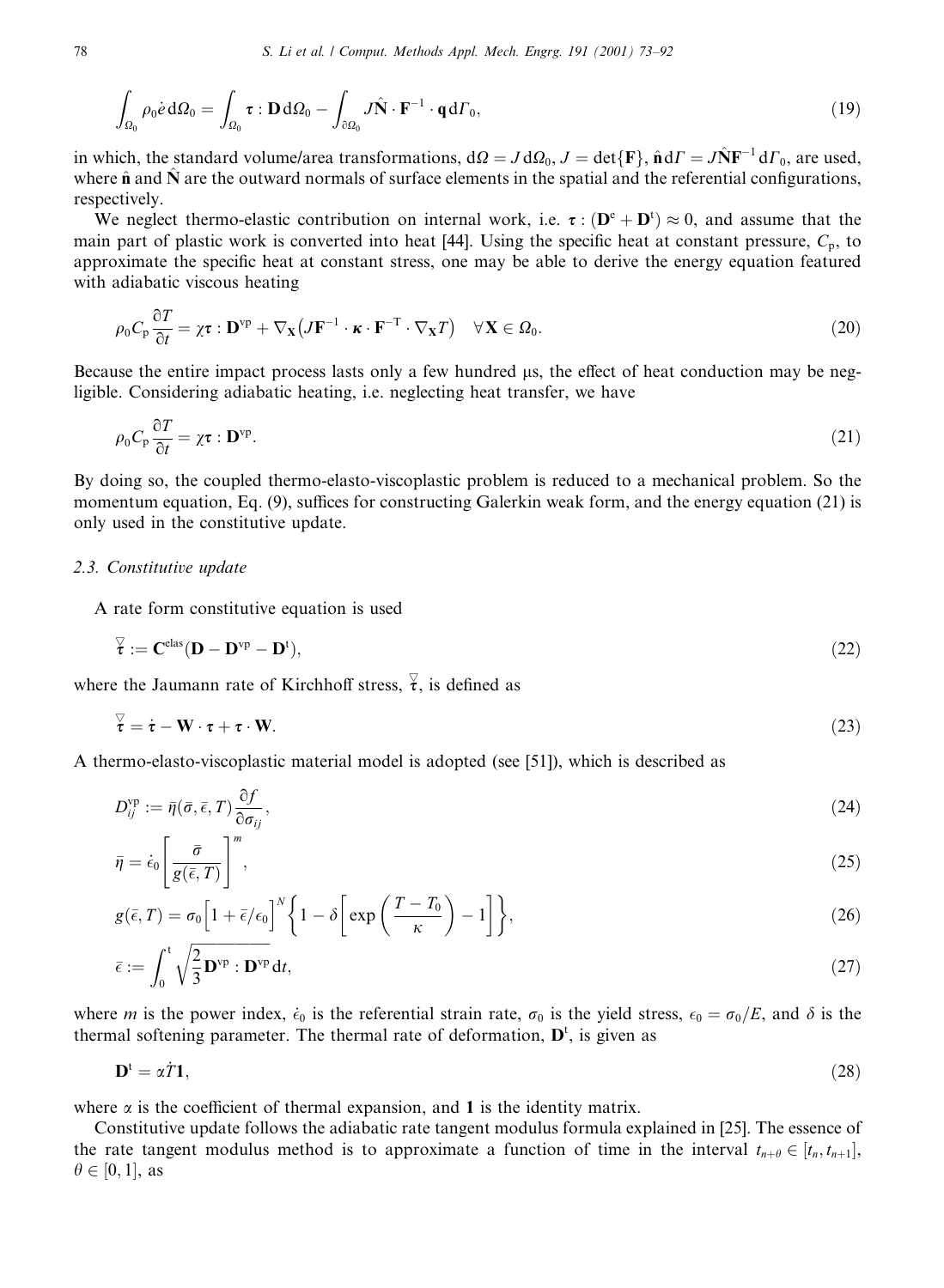$$
f_{\theta} := (1 - \theta)f_n + \theta f_{n+1}.\tag{29}
$$

For kinematic variables, this may fall into a special case of standard Newmark- $\beta$  method. However, a non-trivial task is to update the Kirchhoff stress. The following approximation is used in constitutive update:

$$
\tau_{n+1} = \tau_n + \dot{\tau}_\theta \Delta t, \tag{30}
$$

$$
\dot{\boldsymbol{\tau}}_{\theta} \approx \dot{\mathbf{r}}_{\theta} + \mathbf{W}_{\theta} \cdot \boldsymbol{\tau}_n + \boldsymbol{\tau}_n \cdot \mathbf{W}_{\theta}^{\mathrm{T}}, \tag{31}
$$

where

$$
\vec{\tau}_{\theta} = \mathbf{C}_{\theta}^{\tan} : \mathbf{D}_{\theta} - \left\{ \frac{\dot{\bar{\epsilon}}_n}{1 + \dot{\zeta}_{\theta}} \right\} \left[ \mathbf{P}_{\theta} + 3K\alpha \frac{\chi \bar{\sigma}_{\theta}}{\rho C_{\mathbf{p}}} \mathbf{1} \right],
$$
\n(32)

where

$$
\mathbf{C}_{\theta}^{\tan} = \mathbf{C}^{\text{elas}} - \frac{\xi_{\theta}}{H_{\theta}(1+\xi_{\theta})} \left[ \mathbf{P}_{\theta} \otimes \mathbf{P}_{\theta} + (3\lambda + 2\mu)\alpha \frac{\chi \bar{\sigma}_{n}}{\rho_{0} C_{p}} \mathbf{1} \otimes \mathbf{P}_{\theta} \right],
$$
\n(33)

is the adiabatic tangent stiffness, and it is not symmetric. Assuming that  $\bar{\epsilon}_{\theta}$  and  $\bar{\sigma}_{\theta}$  are available after the stress update, the temperature field is updated at each quadrature point

$$
T_{n+1} = T_n + T_\theta \Delta t,\tag{34}
$$

where

$$
\dot{T}_{\theta} = \frac{\chi}{\rho_0 C_p} \dot{\bar{\epsilon}}_{\theta} \bar{\sigma}_{\theta}.
$$
\n(35)

#### 2.4. Modeling stress collapsing state of shear band

How and why a strain localization zone is able to propagate has not been well understood until today. This reflects a lack of theoretical understanding, as well as a lack of successful numerical simulations. In many simulations, the initial strain localization zone simply does not propagate. As shown by Gioia and Ortiz [12], the stress field near the initial strain localization zone at the pre-notch tip in a thermo-elasticviscoplastic material is somewhat diffusive. This has been confirmed in the numerical analysis by Needleman [37] for an elasto-viscoplastic material. This "diffusive" nature of the stress field in front of the "tip" of strain localization zone seems to retard the advance of the material instability. In fact, until this date, the notion that a shear band, or a strain localization zone in a solid represented by a simple constitutive relation, can automatically advance under external load as a crack has never been verified in numerical computations.

On the other hand, based on Marchand and Duffy's experiments [32], there are three stages in the development of adiabatic shear band formation. In the third – the final stage, the effective strain is up to more than 40%, and flow stresses begin to drop rapidly. This stress collapsing phenomenon in the localization zone has been also predicted by the theoretical study by Wright and his co-workers [46,49]. The main assumption of this work is that the stress collapsing within the fully developed shear band will significantly reduce the shear stress carrying capability of the localization zone, and it will lead to the localized strain rate concentration at the shear band tip, and thus initiate the advancement of the localization zone. In other words, stress collapsing is the key for dynamic shear band propagation.

Based on this premise, the crucial technical ingredient for simulating dynamic shear band propagation is how to model the stress collapsing state of the adiabatic shear band. Zhou et al. [51] modeled the stress collapsing state as a "Newtonian fluid", and by doing so they appeared to be the first group of people to be able to simulate the dynamic shear band propagation. Li et al. [25] used a similar fluid model in a 3D meshfree simulation, and they accurately replicated dynamic shear band propagation, failure mode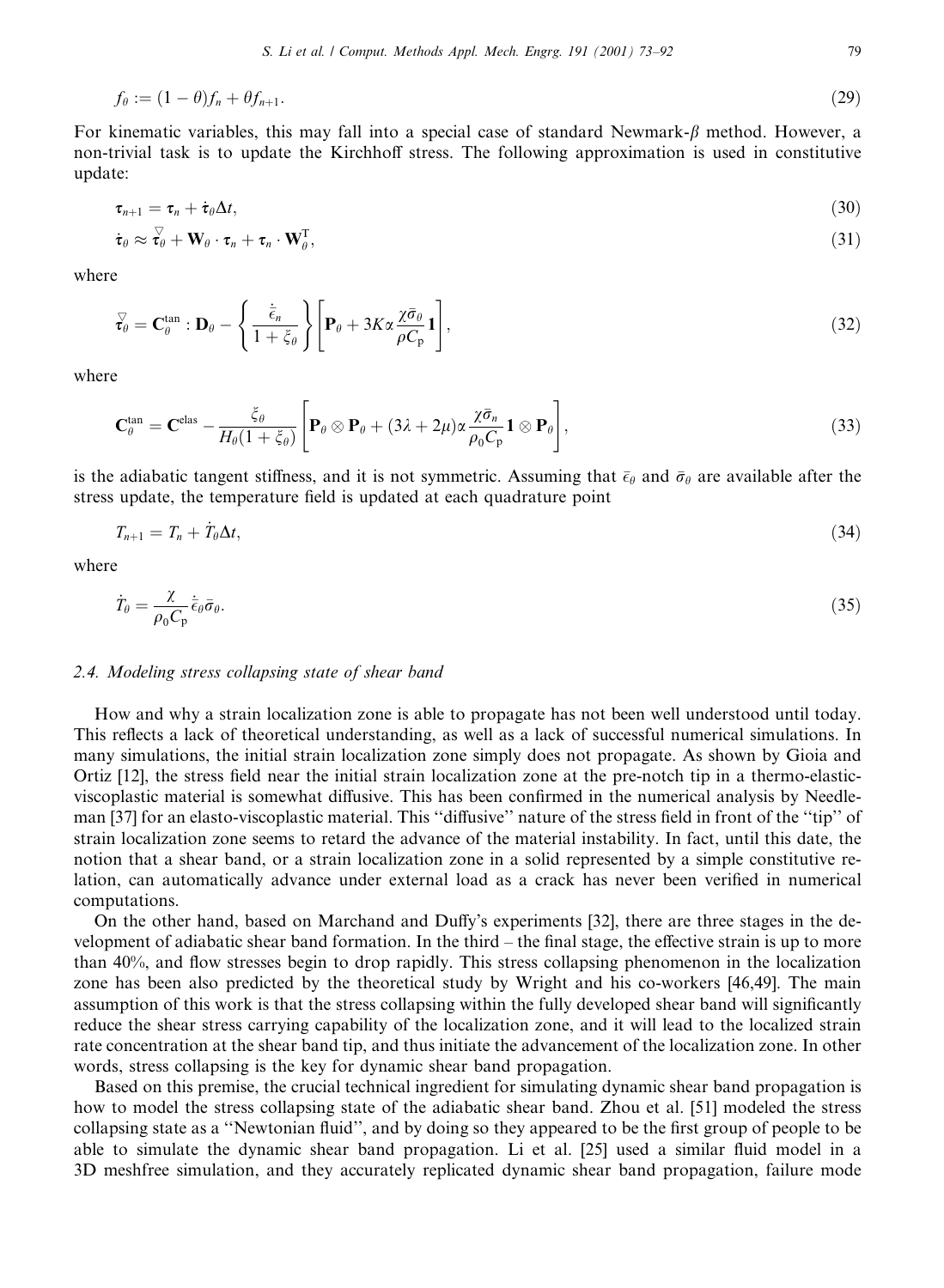transition, as well as curved shear band formations. In this study, we use a separate constitutive relation to model the stress collapsing state inside the adiabatic shear band, and view this type of approach as a multiple physics modeling. Since the stress collapsing region inside the shear band is of the order of  $\mu$ m, the use of multiple physics model is appealing.

It is well known that plastic deformation is caused by dislocation movement. On the other hand, adiabatic shear band in crystalline is characterized by local high temperature rise (up to metal's melting point), and high strain rate (up to  $10^{4}$ – $10^{6}$  s<sup>-1</sup>). At high temperature and high strain rate, lattice vibration becomes the major obstacle for dislocation motion, which is often referred to as phonon drag. The physical process is rate sensitive, and temperature-dependent. Two types of phenomenological constitutive laws have been used in the literature to describe the inelastic deformation under high temperature and strain rate loading conditions. The first type is a temperature-dependent deformation mechanism that is modeled by an Arrhenius-type law [7,45] as follows:

$$
\tau = \tau_0 \exp\left\{-\beta \left[\frac{\theta}{\theta_0} - 1\right]\right\} \left(\frac{\dot{\gamma}}{\dot{\gamma}_0}\right)^m,\tag{36}
$$

where  $\tau_0$ ,  $\dot{\gamma}_0$ , and  $\theta_0$  are the reference stress, strain rate, and temperature. A 3D generalization of (36)

$$
\sigma_{ij} = -p\delta_{ij} + 2\exp\left[-\beta(\theta - 1)\right]\dot{\gamma}^{m-1}D_{ij}
$$
\n(37)

has been used by Molinari and Leroy [19,34,35]) to model the shear band that occurs in the ductile shear zones of the earth's lower crust. Eq. (37) is in fact a constitutive relation for a non-Newtonian fluid.

Another type of constitutive law used under high strain rate condition is based on the experimental data of Campbell and Ferguson [5]

$$
\dot{\gamma}^p = \dot{\gamma}_t + \dot{\gamma}_0 \frac{(\tau - \tau_t)}{\mu} \quad \forall \dot{\gamma}^p \ge \dot{\gamma}_t,\tag{38}
$$

where  $\mu$  is the elastic shear modulus at the temperature in question, and  $\tau_t$  is the transition shear stress associated with  $\dot{\gamma}_t$ . And  $\dot{\gamma}_t$ ,  $\dot{\gamma}_0$  are constants depending on material's properties at high strain rate. Eq. (38) is basically a statement that under high strain rate and high temperature condition the shear stress increment is proportional to the increment of shear strain rate, since when  $\dot{\gamma}_p \ge \dot{\gamma}_t$ , the deformation state is up to the phonon drag control region. Similar constitutive equations of plastic flow at high strain rate were compiled by Frost and Ashby [11]. The simple relation (38) is generalized into a 3D formulation by Freund and Hutchinson [10] in their study of crack growth under high strain rate condition, which is now known as the Freund-Hutchinson theory

$$
D_{ij}^{\mathbf{p}} = \frac{1}{2} \frac{F(\tau)}{\tau} s_{ij}, \quad \text{where } F(\tau) = \dot{\gamma}_t + \dot{\gamma}_0 (\tau - \tau_t) / \mu,
$$
\n(39)

where  $s_{ij}$  is the deviatoric stress tensor. And

$$
D_{ij}^{\rm e} = \frac{1+v}{E} \dot{\sigma}_{ij} - \frac{v}{E} \dot{\sigma}_{kk} \delta_{ij}.
$$
\n(40)

If one neglects deviatoric elastic deformation, which is small in the high strain rate region, and the constant term  $\dot{\gamma}_i - \dot{\gamma}_0 \tau_i / \mu$ , the plastic deformation described in Eq. (39) resembles a Newtonian fluid motion. Note that one may rewrite  $F(\tau)$  as

$$
F(\tau) = \frac{\gamma_0}{\mu} (\tau + \mu \dot{\gamma}_t / \dot{\gamma}_0 - \tau_t). \tag{41}
$$

The constant term  $\mu \dot{\gamma}_t / \dot{\gamma}_0 - \tau_t$  might be interpreted as stress drop, and it may be set to 0 in the stress collapsing zone.

Combining the above two approaches, we use the following constitutive equations to model the stress collapsing state in the core region of the adiabatic shear band: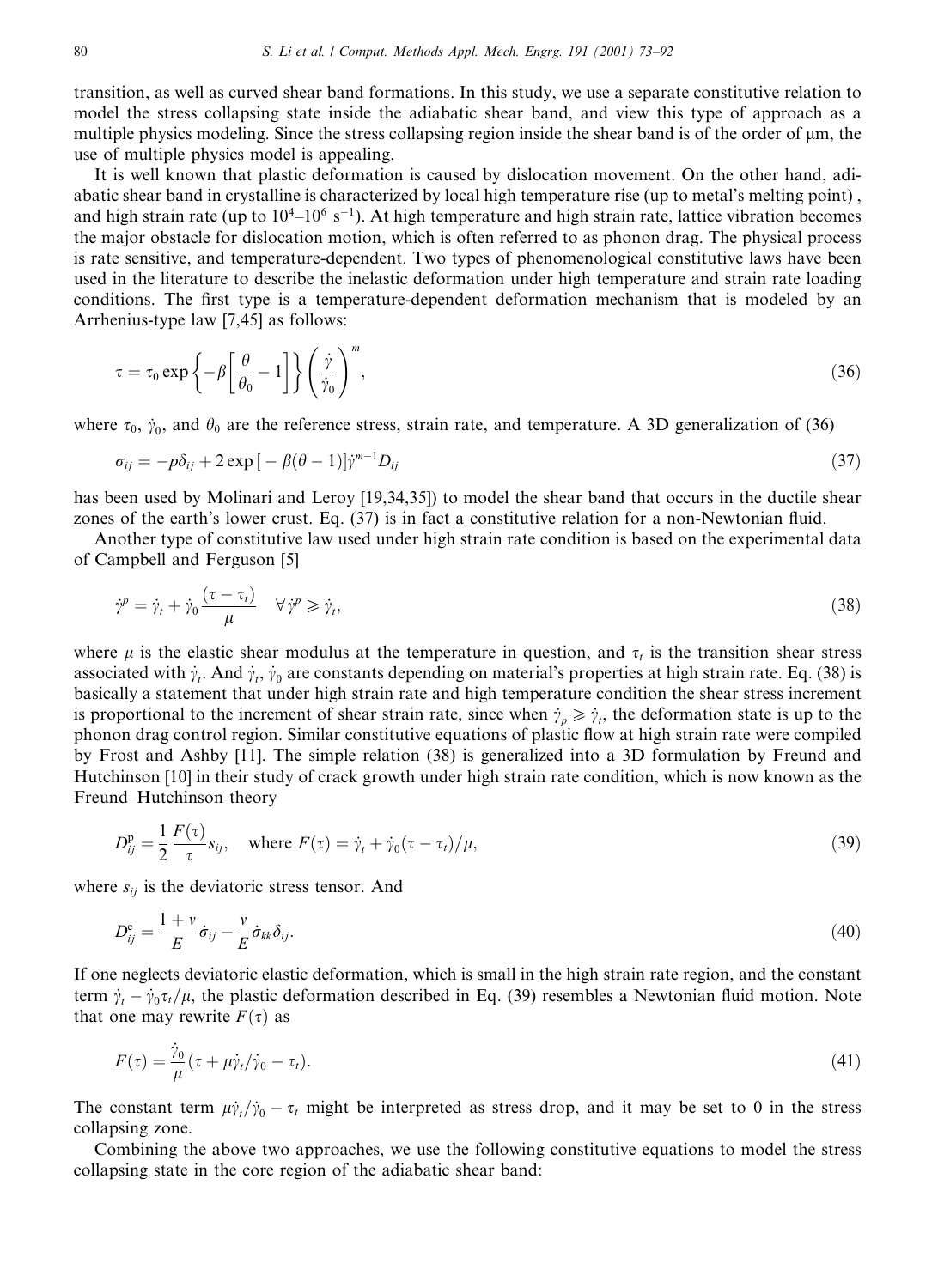$$
\sigma_{ij} = -p\delta_{ij} + \mu^*(T)D_{ij},\tag{42}
$$

where the shear modulus or viscosity coefficient can be temperature dependent, such as

$$
\mu^*(T) = \mu_0 \exp\left[-\beta \left(\frac{T - T_0}{T_0}\right)\right],\tag{43}
$$

where  $\beta$  is an empirical constant. The equation of state is the usual thermo-elastic relation

$$
p = K^*(-e + \alpha(T - T_0)),\tag{44}
$$

where  $e = \partial u_i / \partial x_i$ , i.e. volumetric expansion, K<sup>\*</sup> is the elastic bulk modulus, and  $\alpha$  is the linear coefficient of thermal expansion. In the context of large deformation, Eq. (42) is replaced by

$$
\tau_{ij} = -K^*[1 - J + \alpha(T - T_0)]\delta_{ij} + \mu^*(T)D_{ij},\tag{45}
$$

where  $\tau_{ij}$  is the component of Kirchhoff stress tensor;  $J := \det |\mathbf{F}|$ . Since the rate of deformation tensor is always objective in any coordinate system, once the rate of deformation is obtained, one can immediately update the Kirchhoff stress. Generalizing the Talyor and Quinney law [44], one may assume that

$$
\rho_0 C_p \frac{DT}{Dt} = \chi \tau : \mathbf{D}, \quad 0 < \chi \leqslant 1. \tag{46}
$$

The constitutive update of stress collapsing region is as follows:

Step 1. 
$$
\tau_{ij}^{n+1} = -K^* \left[ 1 - J^{n+1} + \alpha (T_n - T_0) \right] \delta_{ij} + \mu^* (T_n) D_{ij}^{n+1}
$$
  
Step 2. 
$$
T_{n+1} = T_n + \frac{\chi}{\rho_0 C_p} \tau_{ij}^{n+1} D_{ij}^{n+1} \Delta t
$$
 (47)

In our preliminary study, we neglected the temperature dependence on  $\mu$  (in our formulation, the spatial density  $\rho(T)$  is a function of temperature rise, which may not look apparent in a Lagrangian formula). The threshold at which a material point enters stress collapsing phase is controlled by the following empirical criterion proposed by Zhou et al. [51]:

$$
\bar{\epsilon}_{\rm cr} = \epsilon_1 + (\epsilon_2 - \epsilon_1) \frac{\bar{\epsilon}_r}{(\dot{\epsilon}_r + \bar{\epsilon})},\tag{48}
$$

where  $\epsilon_1$ ,  $\epsilon_2$  and  $\dot{\epsilon}_r$  are empirical the parameters depending on material's properties. When the effective strain of a material points reaches to  $\bar{\epsilon}_{cr}$ , the material point is considered in the stress collapsing state, and Eq. 47 is used in state variable update.

### 3. Numerical simulation of asymmetric impact problem

#### 3.1. Overview

The computations carried out in this work focus on simulating the experiments conducted by Zhou et al. [52], i.e. the ZRR problem. The experiment involves an asymmetrically impact loading of a pre-notched plate (single notch) by a cylindrical projectile as shown in Fig. 2. In this numerical study, two configurations have been used to simulate plate specimens of different sizes, which correspond to two different sets of experiments. The first configuration models the experiment conducted by Zhou et al. [52] (see Fig. 3(a)), while the second one models the experiments conducted recently by Guduru et al. [14] (see Fig. 3(b)). It may be noted that in the second specimen, there is a 2 mm long fatigue crack in front of the pre-notch, which increases the acuity of the crack. We have conducted both 2D and 3D simulations for the first specimen: a 3D computation with projectile speed at  $V = 30$  m/s, and 3D computation with projectile speed at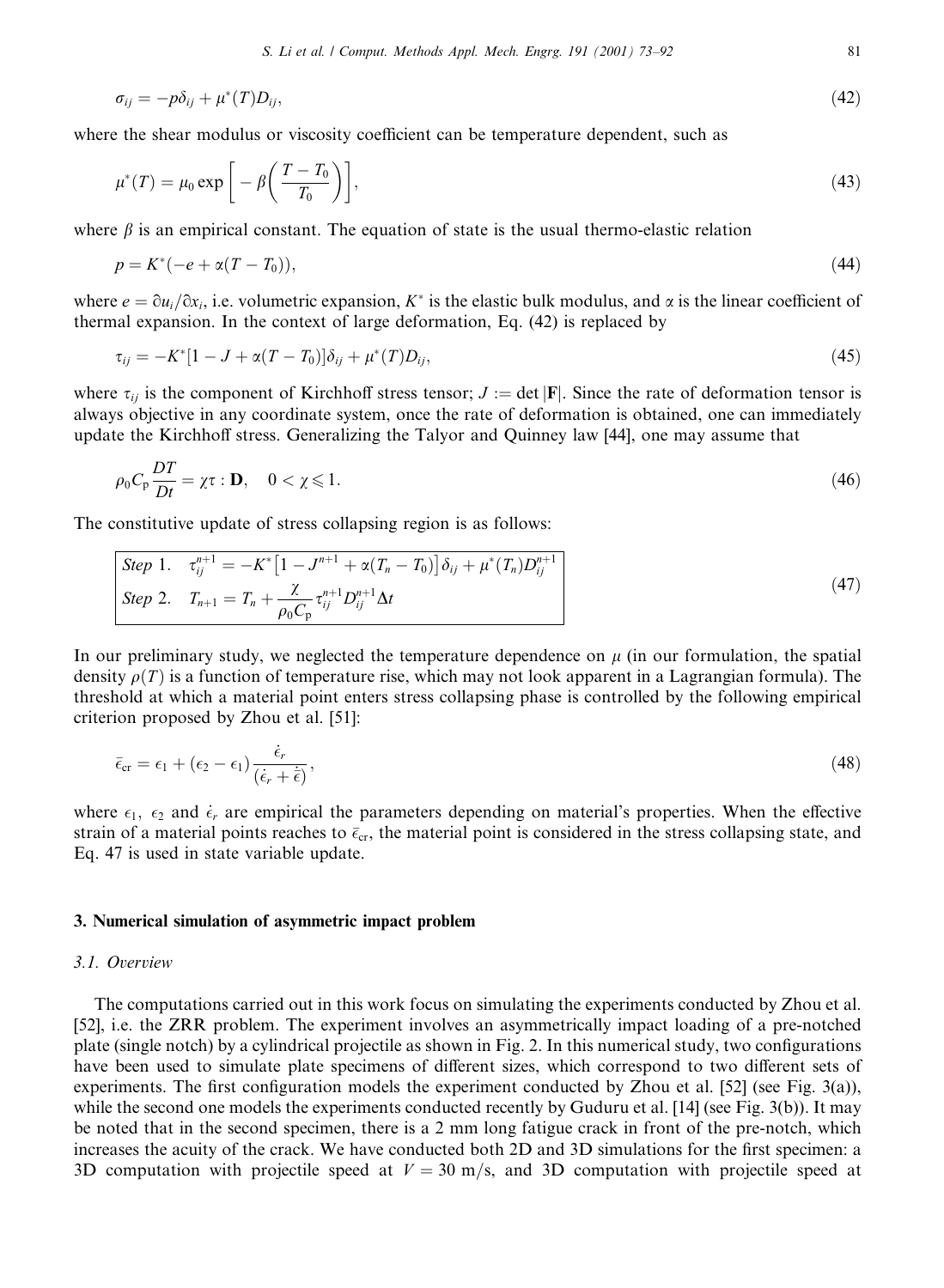

Fig. 2. An asymmetrically impact-loaded plate with a pre-notched crack.



Fig. 3. Configuration of single notch specimens: (a) specimen one; (b) specimen two.

 $V = 33$  m/s. For the second specimen, we have only carried out a 2D computation with projectile speed at  $V = 37 \text{ m/s}.$ 

The primary objectives of these simulations are twofold: (1) to capture failure mode transition; (2) to determine the adiabatic shear band growth criterion and driving force.

#### 3.2. Case I: Intermediate speed impact ( $V = 30$  m/s)

In the experiment conducted by Zhou et al. [52], when the impact velocity is in the intermediate range, i.e. 20.0 m/s  $\lt V \lt 30.0$  m/s, a shear band initiates from the notch tip, and it is then arrested within the specimen interior. The final failure of the specimen is caused by brittle fracture – a cleavage-type (mode-I) crack growing from the end of the arrested shear band. This shearband-crack switch under fixed impact speed is intriguing, whose causes are not understood well. It is therefore of considerable challenge to simulate such a failure mode switching phenomenon. The main parameters in our simulations are listed in Table 1.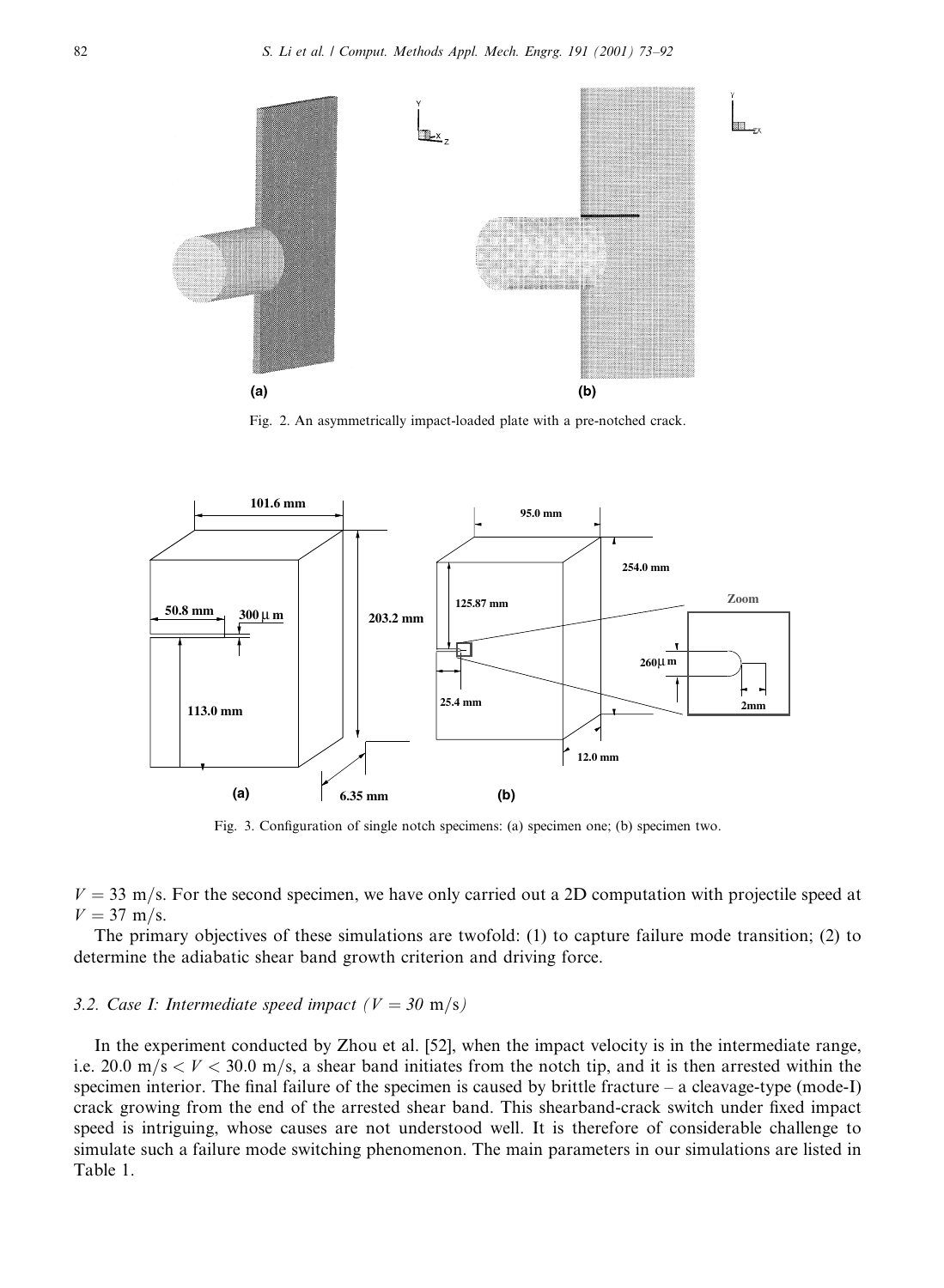| Table 1 |                                         |  |  |
|---------|-----------------------------------------|--|--|
|         | Material properties of the target plate |  |  |

| Parameter          | Value                                 | Definition                                                      |  |
|--------------------|---------------------------------------|-----------------------------------------------------------------|--|
| $\dot{\epsilon}_0$ | $1\times10^{-3}~\rm s^{-1}$           | Reference strain rate                                           |  |
| $\boldsymbol{m}$   | 70                                    | Rate sensitivity parameter                                      |  |
| $\sigma_0$         | 2000 MPa                              | Yield stress                                                    |  |
| $\epsilon_0$       | $\sigma_0/E$                          |                                                                 |  |
| n                  | 0.01                                  | Strain hardening exponent                                       |  |
| $T_0$              | 293 K                                 | Reference temperature                                           |  |
| δ                  | 0.8                                   | Thermal softening parameter                                     |  |
| к                  | $500 \text{ K}$                       | Thermal softening parameter                                     |  |
| E                  | 200 GPa                               | Young's modulus                                                 |  |
| $\mathcal V$       | 0.3                                   | Poisson's ratio                                                 |  |
| $\rho$             | 7830 kg/m <sup>3</sup>                | Mass density                                                    |  |
| $c_p$              | 448 J/(kg K)                          | Specific heat                                                   |  |
| α                  | $11.2 \times 10^{-6}$ K <sup>-1</sup> | Coefficient of thermal expansion                                |  |
| χ                  | 0.9                                   | The fraction of plastic work converted to heat                  |  |
| $\epsilon_1$       | $4.0 \times \epsilon_0$               |                                                                 |  |
| $\epsilon_2$       | 0.3                                   |                                                                 |  |
| $\epsilon_r$       | $4.0 \times 10^4$ s <sup>-1</sup>     | In a range $(1.0 \times 10^4 - 6.0 \times 10^4 \text{ s}^{-1})$ |  |

Fig. 4(a)–(f) shows a sequence of effective stress contours (SS [Pal) surrounding the failure region following the impact. It can be clearly observed that a strip  $-$  a low effective stress zone initiates, and grows starting from the notch tip, which we identify as the trace of adiabatic shear band. The shear band grows steadily almost in the horizontal direction. At a certain point (Fig. 4(c)), it suddenly changes its direction and moves upward. At this time within the strip, the value of effective stress vanishes, which indicates that a crack is initiated from the tip of the shear band. We identify this turning point as the point at which the shear band transits into an opening crack (see Fig.  $4(d)$ –(f)). To view the shearband-to-crack switch clearly, a 3D view of the plate under impact of the projectile is displayed in Fig. 5(a), (b). The color contour depicted on the surface of the specimen is effective stress (SS [Pa]), from which one may compare the initial stage of shear band growth with the final stage of crack growth. In Fig.  $5(a)$  (24.0  $\mu$ s after impact), there is only a shear band in front of pre-notch. As the process continues, from Fig. 5(b), one can observe that a crack is running away from the arrested shear band. In our previous study [25], the impact is simulated as a prescribed velocity condition at the impact zone. The prescribed impact velocity is a linear ramp between 0 and 0.5 µs, it reaches 30 m/s at  $t = 0.5$  µs and keeps constant until  $t = 47$  µs (Fig. 6).

In the current simulation, the impact between the projectile and the plate is modeled as a real collision between a rigid cylinder projectile and a visco-elasto-plastic solid plate. One can compare the impact velocity histories of projectiles of two different approaches (see Figs. 6 and 7).

In the computation, a total of 49,086 particles are used to discretize the plate, and 32,080 background cells are allocated for the numerical quadrature. There are eight quadrature points in each background cell, for a total of 256,640 Gauss quadrature points. For the projectile, a total 1299 particles and 792 background cells have been used in discretization. The density of the projectile is 7900 kg/m<sup>3</sup>. The projectile is 125 mm long, and 50 mm in diameter.

#### 3.3. Case II: High speed impact ( $V = 33$  m/s)

When the impact velocity exceeds a certain limit,  $V_{SB}$ , <sup>1</sup> the cleavage fracture of mode-I crack is suppressed, the shear band initiated from the pre-notch tip never stops, and it propagates through the specimen. Since the impact is due to an unsymmetric collision between the projectile and plate, the shear band

<sup>&</sup>lt;sup>1</sup> In the experiments conducted by Zhou et al. [51], this critical velocity is  $V_{SB} = 29.6$  m/s for C-300 steel. This value is expected to be sensitive to material properties as well as pre-notch geometry and the size of the specimen used.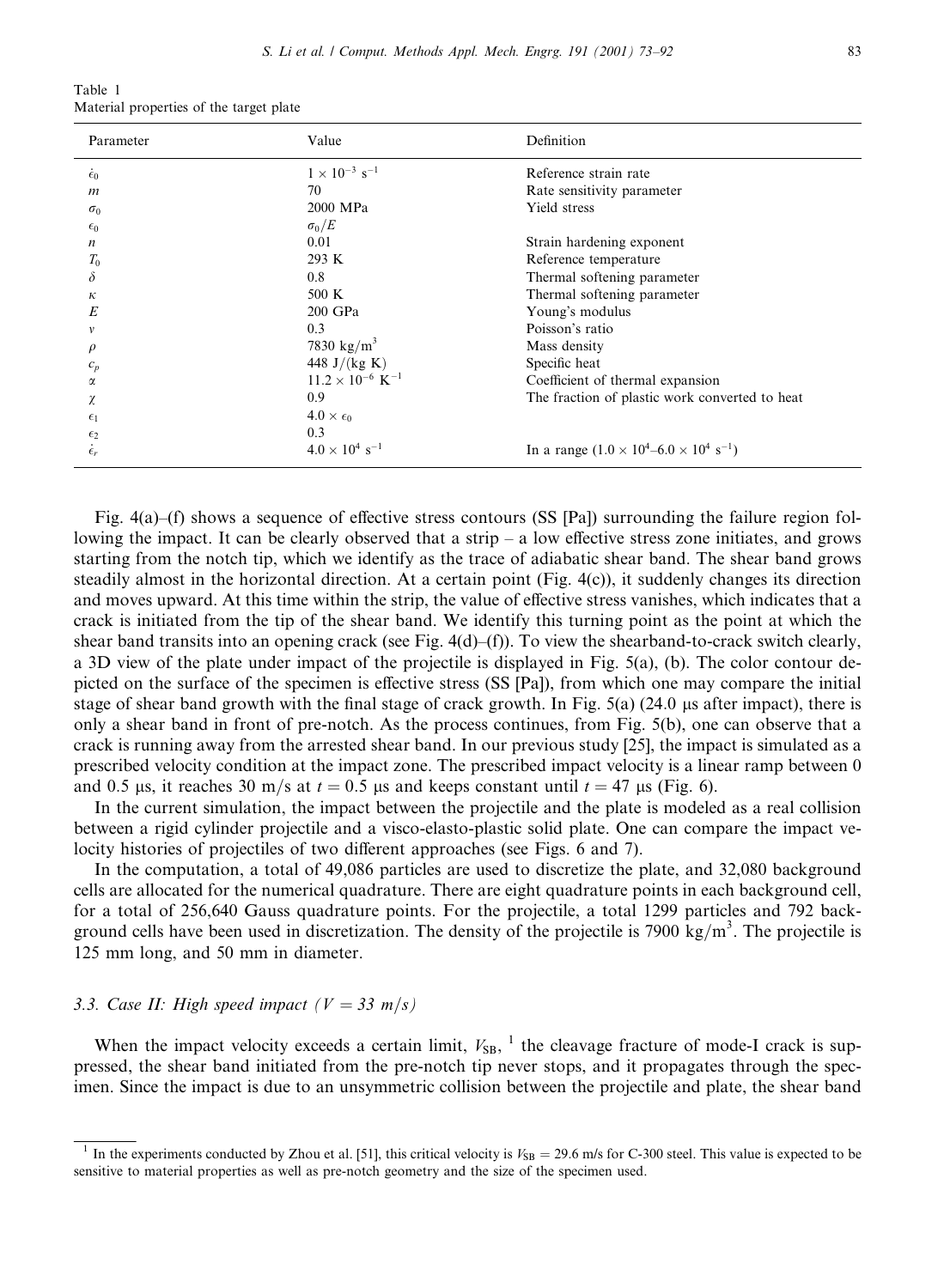

Fig. 4. Brittle-to-ductile failure mode transition (I) (brittle failure mode at  $V = 30.0$  m/s): effective stress contour (SS [Pa]) of a 3D simulation (front plane view): (a)  $t = 24$  µs; (b)  $t = 36.0$  µs; (c)  $t = 48.0$  µs; (d)  $t = 60.0$  µs; (e)  $t = 68.0$  µs; (f)  $t = 76.0$  µs.

propagates slightly towards the lower part of the specimen, rather than propagating straight in the horizontal direction. A sequence of 3D calculations are displayed in Fig. 8. The color contours represent the effective stress (SS [Pa]) value. By examining the effective stress contours, one may notice that a thin strip with lower effective stress value passes through the specimen, which is the trace of the adiabatic shear band.

A sequence of 3D calculations have been displayed in Fig. 8, in which the effective stress contours are depicted, one may observe the evolution of the shear band from effective stress contours. By comparing the above results with the intermediate impact speed range, a complete picture of failure mode transition emerges, i.e. a transition from the cleavage fracture of a brittle failure at lower impact speeds to the shear propagation of a ductile failure at higher impact speeds.

As reported by Zhou et al. [51], the experimental results indicate that the shear band propagates along a curved surface. Such shear band morphology is very difficult to capture by finite elements, because of the generic mesh-alignment sensitivity in such simulations. Using meshfree methods, the curved shear band formation has been accurately captured in the numerical computations presented here.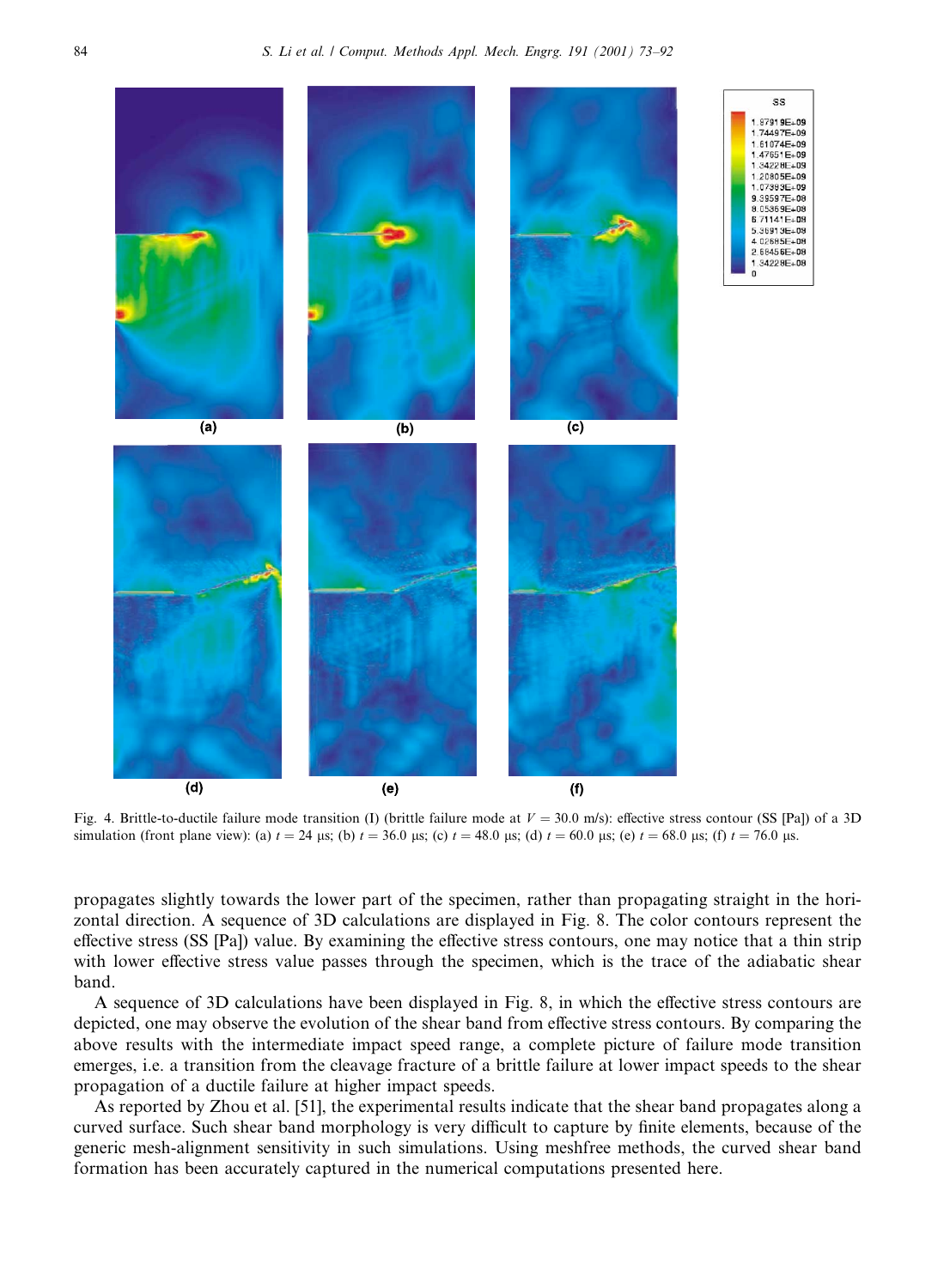

Fig. 5. Ductile-to-brittle failure mode switch: effective stress (SS [Pa]) of 3D simulation (3D view) with impact velocity  $v = 30.0$  m/s: (a)  $t = 24.0 \text{ }\mu\text{s}$ ; (b)  $t = 60.0 \text{ }\mu\text{s}$ .



Fig. 6. The prescribed impact loading history in [25].

#### 4. Micro-structure of shear band

#### 4.1. Micro-structure of adiabatic shear band

In most of the previous studies of adiabatic shear band, the field variables, such as temperature, shear strain, or effective stress distributions are assumed to be uniform, and they are symmetrically distributed across the width of the shear band [8,40,41,47,48], which Wright [48] referred to as the so-called "canonical distributions". If one views the shear band model as a plastic flow confined between two rigid plates moving in opposition directions (compare the plane Couette flow), the conventional assumption is that this plastic flow is "essentially laminar" [14]. Recently, Guduru et al. [13,14] have used high speed optical and infrared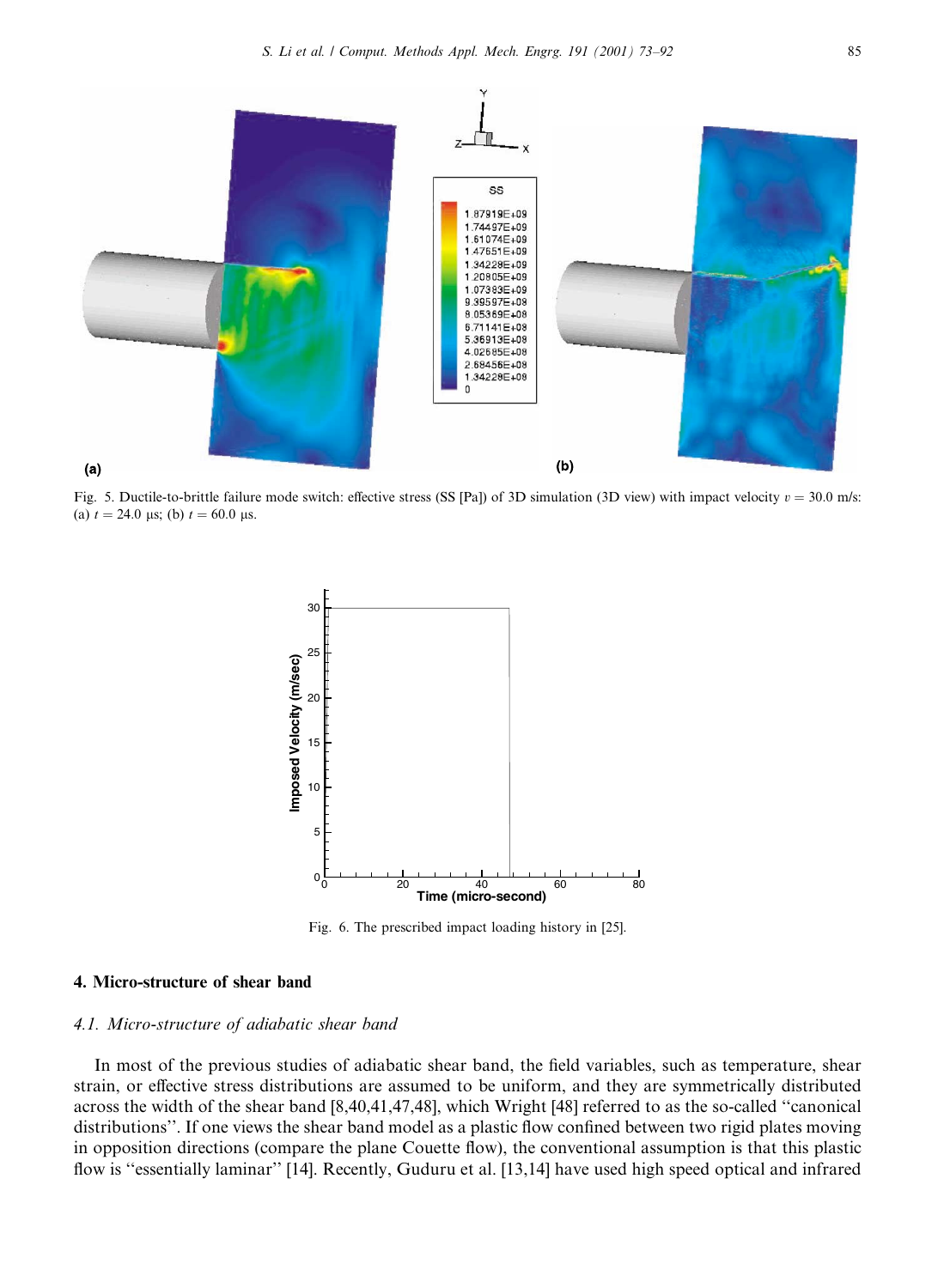

Fig. 7. The impact speed history of a rigid projectile colliding with the target.

techniques, such as 2D high speed infrared (IR) camera, to measure the temperature distribution within the dynamically propagating shear band. The IR images, for the first time, revealed that the temperature signature inside the adiabatic shear band is non-uniform, and it has short range spatial as well as temporal periodicity. This periodic high temperature distribution pattern, *i.e.* "hot spots", are in the middle of the shear band, which have a length scale from  $100$  to  $300 \mu m$ .

The experimental observations [13] indicate that thermo-mechanical state inside the narrow adiabatic shear band is very active, and undergoes large fluctuations. This is in contrast with the conventional notion of micro-structure of shear band. The majority of the simple constitutive models paint a false picture of "platonic tranquility" inside the shear band.

Employing a multi-physics model described in Section 2 to model stress collapsing state inside the adiabatic shear band, we have simulated the exact experiment conducted by Guduru et al. [13,14] via meshfree Galerkin method with the exact same geometry and size of the specimen (Fig. 3(b)). A total of 79,742 particles are used in the meshfree discretization. In this testing specimen, there is a 2 mm fatigue crack in front of the pre-notch, which is modeled by using a meshfree visibility technique [3] to realize the discontinuity as shown in Fig. 9.

The numerical simulation confirms the experimental observation that there exists periodic "hot spots" in temperature distribution within the adiabatic shear band, and these periodic "hot spots" move down stream along the growing shear band. Since the width of the adiabatic shear band is very small,  $(100-300 \mu m)$ , the temperature distribution inside the shear band can be hardly seen by the naked eyes. We zoom into the small box, a 1 mm  $\times$  1 mm area in front of the fatigue crack, to observe the transient microstructure of adiabatic shear band. The zoom-in process is displayed in Fig. 10, which is a three-level magnification of temperature profile around the shear band region.

For the case of impact speed at  $37 \text{ m/s}$ , we compare the optical device measurement with numerical computation. The experimental results (Fig. 11(a)–(c)) are juxtaposed with numerical results (Fig. 11(d)– (f)). As shown in Fig. 11, there is a strong qualitative agreement between experimental data and numerical results. Also one may find that as time goes by, the experimental data show that the localized high temperature distribution starts to diffuse, or to spread out away from the shear band (yellow or green background in Fig. 11(a)-(c); whereas in numerical simulation, an adiabatic shear band model is adopted, therefore, the background of the temperature profile is always in blue color, because of the absence of heat transfer (cf. Fig.  $12$ ).

In addition, it has been found in the numerical simulation that such oscillatory temperature structure may have high-dimensional character (see Fig. 13). Furthermore, the oscillatory structure not only exists in temperature distribution, which is the only state variable susceptible to experimental measurement, but also exists in effective stress profile and effective strain profile as well (Fig. 13(a) and (b)). This suggests that we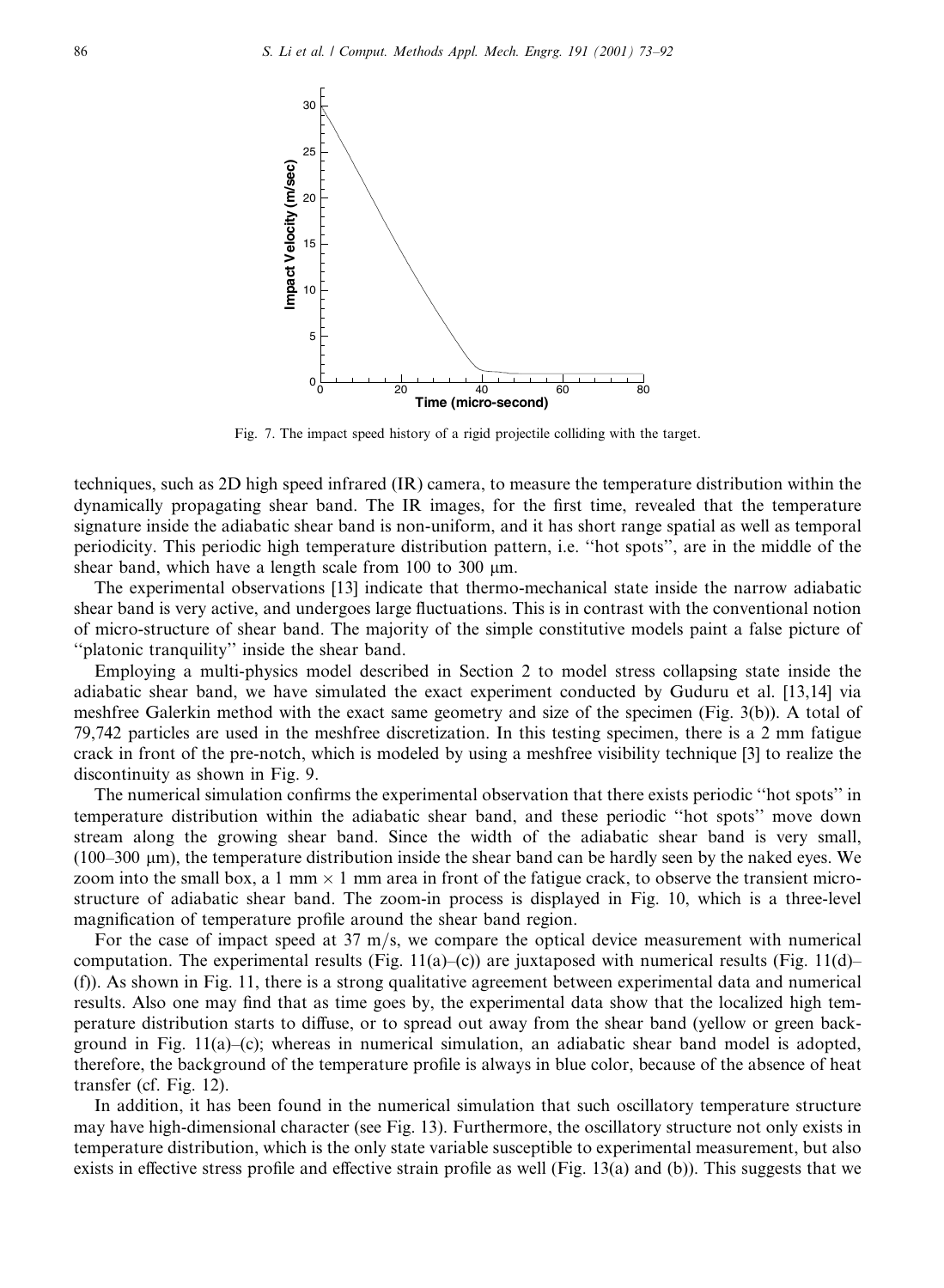

Fig. 8. Brittle-to-ductile transition (II) (ductile failure mode at  $V = 33.0$  m/s): effective stress (SS [Pa]) contours of a 3D simulation. Values next to the scale bars are (top to bottom): 2.3994e + 09, 1.8116e + 09, 1.2238e + 09, 6.3605e + 08, 4.8286e + 07. (a) 24; (b) 36; (c) 48; (d) 60; (e) 68; (f) 76  $\mu$ s.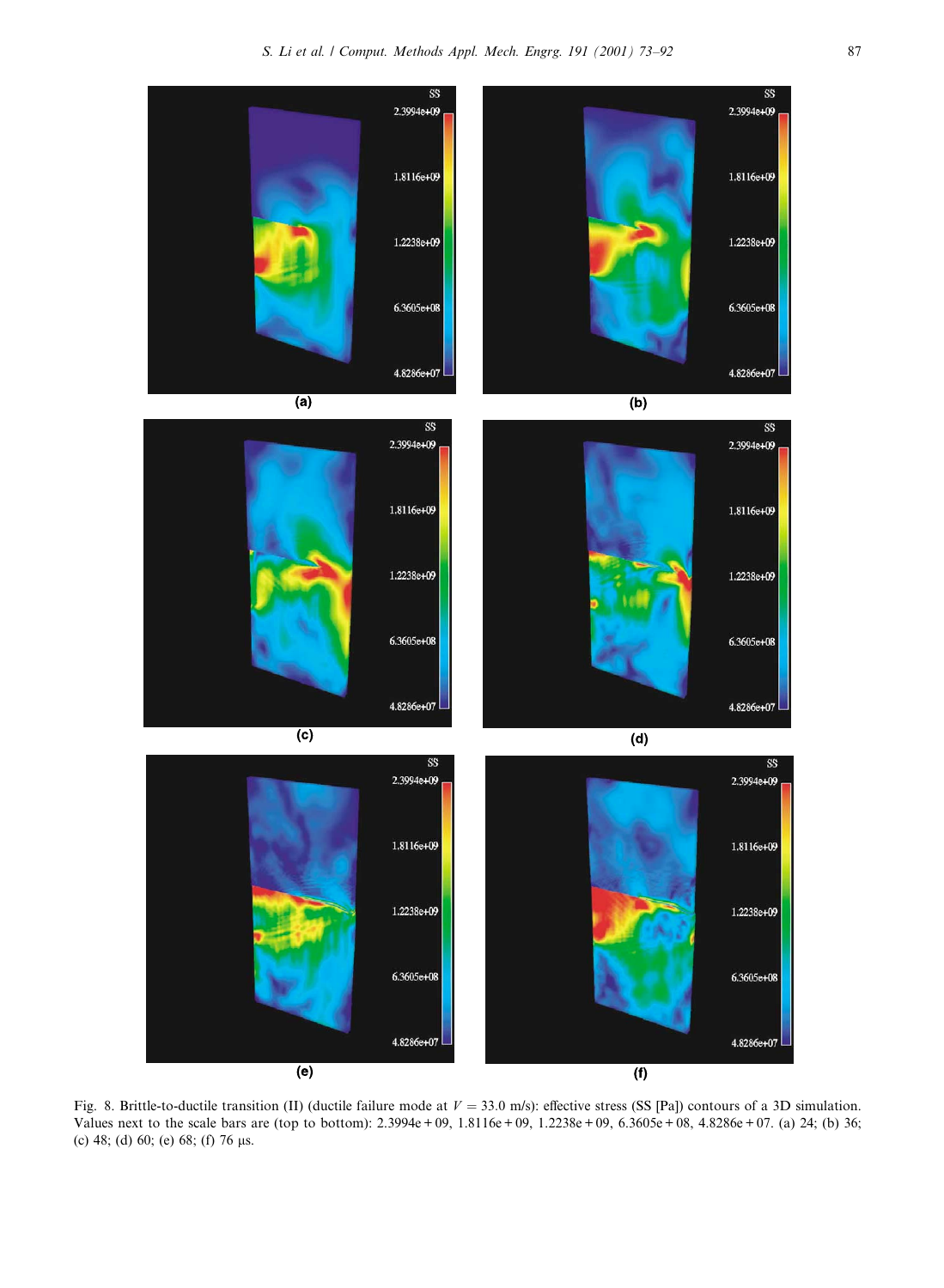

Fig. 9. Numerical modeling of a fatigue crack: (a) the fatigue crack configuration with mesh; (b) the fatigue crack (line) configuration without mesh.



Fig. 10. The micro-structure (temperature profile) of adiabatic shear band: (a) level one; (b) level two; (c) level three (1); (d) level three  $(2)$ .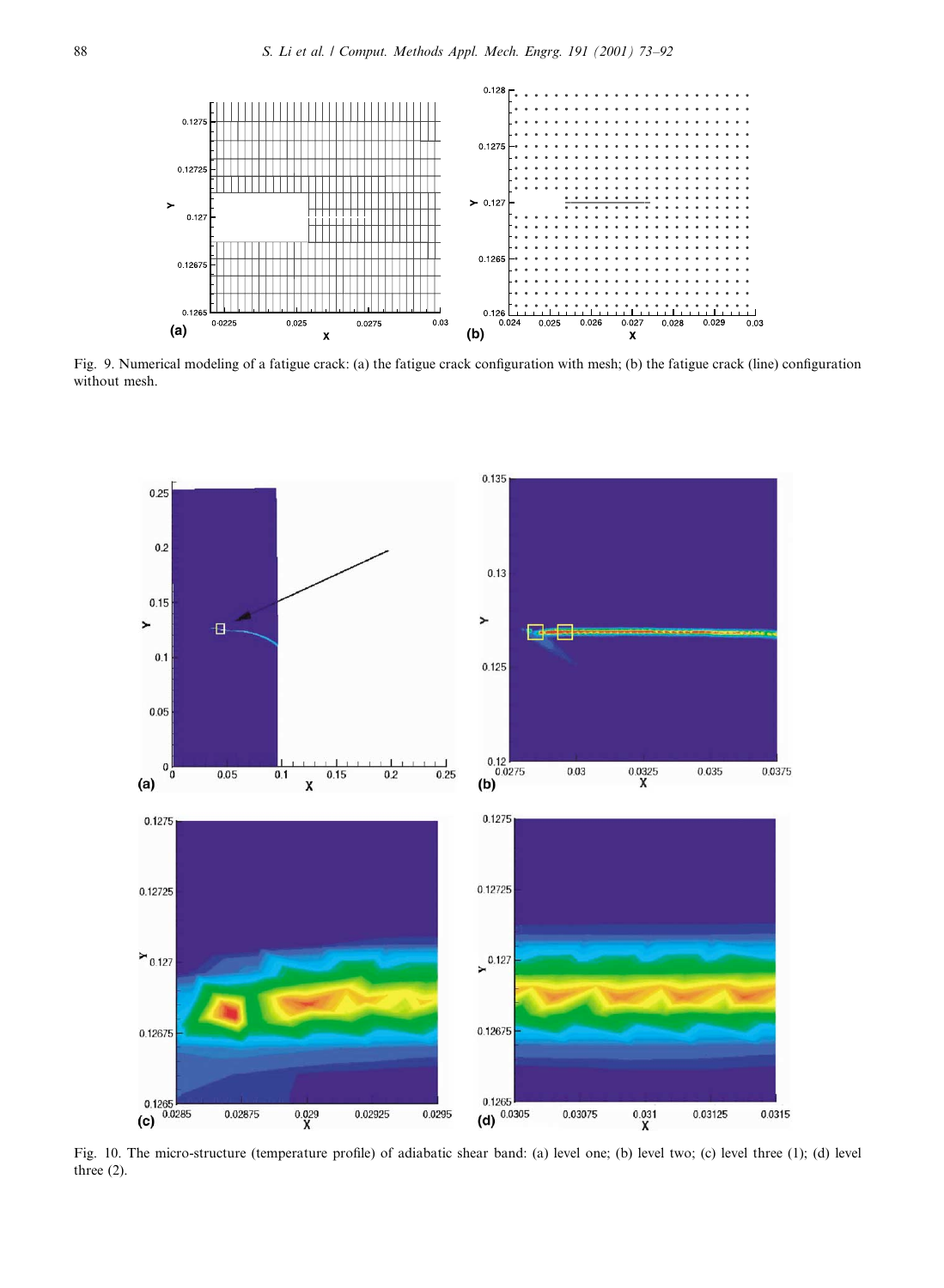

Fig. 11. Qualitative comparisons between experimental data and numerical computation on temperature distribution within the shear band ( $V = 37$  m/s): (a), (d)  $t = 12$  µs; (b), (e)  $t = 36$  µs; (c), (f)  $t = 72$  µs (experimental results: (a, b, c); numerical results: (d, e, f)).



Fig. 12. The two-dimensional oscillation pattern in temperature profile  $(K)$ .

may be observing a new type of thermal-mechanical instability within the adiabatic shear band, analogous to the classical instabilities in hydrodynamics (cf. Fig. 14).

For simplicity, one may simplify the adiabatic shear band problem as a 2D plane Couette problem with viscous heating (constant viscosity, or variable viscosity) due to the Taylor-Quinney mechanism. More precisely, we assume that the stress-collapsing zone can be approximated as a 2D plane Couette flow with viscous heating. Consider the Eulerian formulation of a multi-physics model of adiabatic shear band. Assume that the plastic shear flow is solenoidal. The governing equations of well-developed shear band zone (collapsing core) are as follows: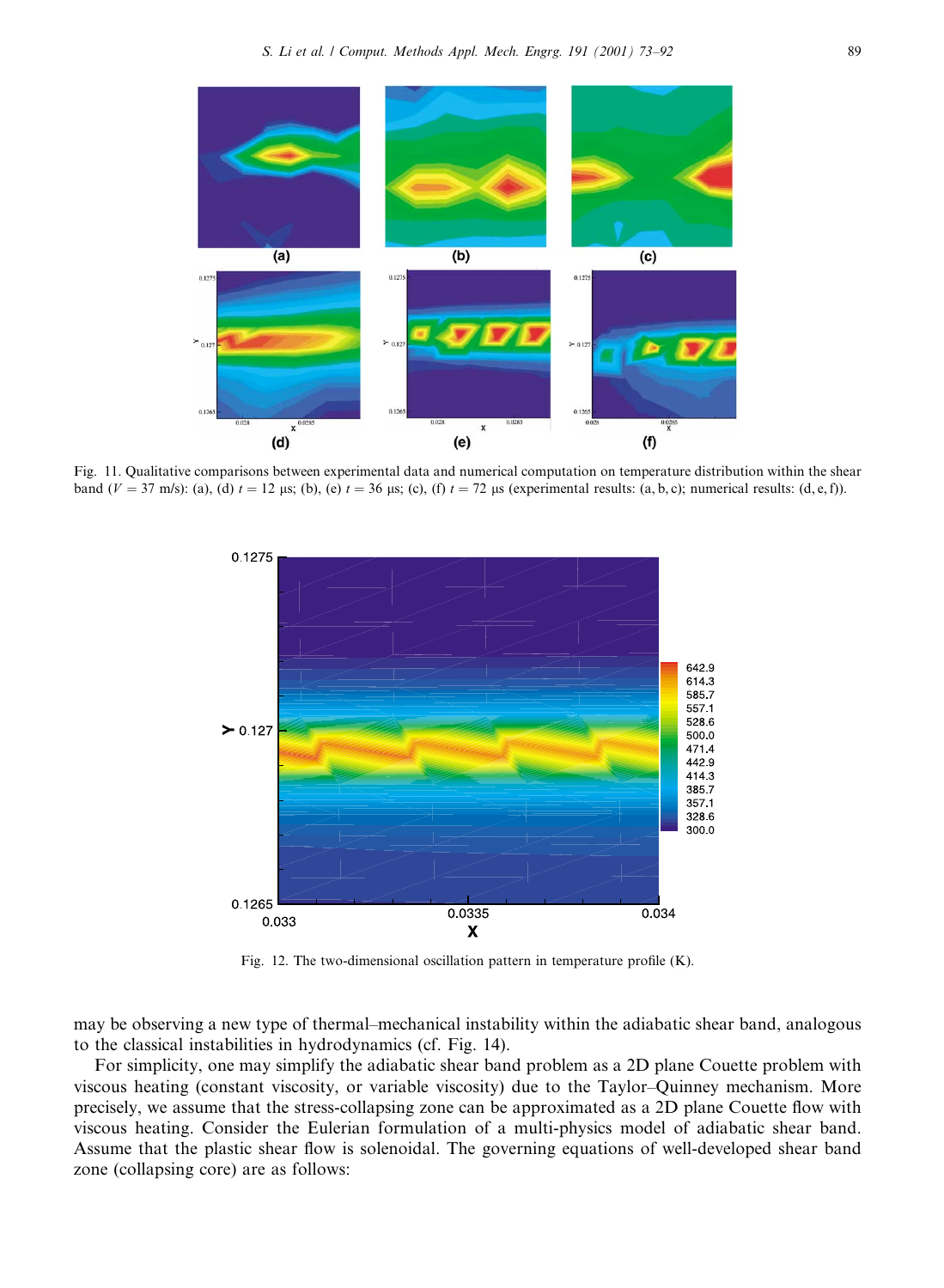

Fig. 13. The micro-structure of adiabatic shear band: (a) effective stress contour [Pa]; (b) effective strain contour (100%).



Fig. 14. Schematic illustration: plane Couette problem with viscous heating.

$$
\frac{\partial v_i}{\partial t} + v_j \frac{\partial v_i}{\partial x_i} = \frac{\alpha K^*}{\rho(T)} \frac{\partial (T - T_0)}{\partial x_i} + \frac{\mu^*(T)}{\rho(T)} \nabla^2 v_i,
$$
\n(49)

$$
v_{i,i}=0,
$$

$$
\frac{\partial T}{\partial t} + v_j \frac{\partial T}{\partial x_j} = \frac{\chi}{2\rho(T)C_p} \sigma_{ij} \left( \frac{\partial v_i}{\partial x_j} + \frac{\partial v_j}{\partial x_i} \right),\tag{51}
$$

 $(50)$ 

where  $\rho = \rho_0 (1 - \alpha (T - T_0)).$ 

Some special cases, in which the viscosity–temperature relations derived from the Arrhenius-type law, or Nahme-type law, have been studied before [43,50]. It has been well established that if viscosity is temperature-dependent, hydrodynamic instability may occur. A temperature-dependent viscosity model has been used by Molinari and Leroy [19,34,35] to study the shear band formation in the earth's lower crust. A thermo-mechanical instability has been found in their analysis. As a matter of fact, in [35] the "hot spot" bifurcation solution is shown in numerical calculation. However, it is possible that in our multi-physics model with constant (kinematic) viscosity coefficient, a thermo-mechanical instability may still exist. The cause of the instability in this case could be due to the variance of temperature-dependent density. Under this situation, Boussinesq approximation (see [6,9]) may no longer be valid, because the temperature rise is of the order of 100–1000 K. Note that in the above formulation, the buoyancy force, the usual cause of thermo-mechanical instability in fluid, is not considered. A detailed linear perturbation analysis of system  $(49)$ – $(51)$  will be presented elsewhere.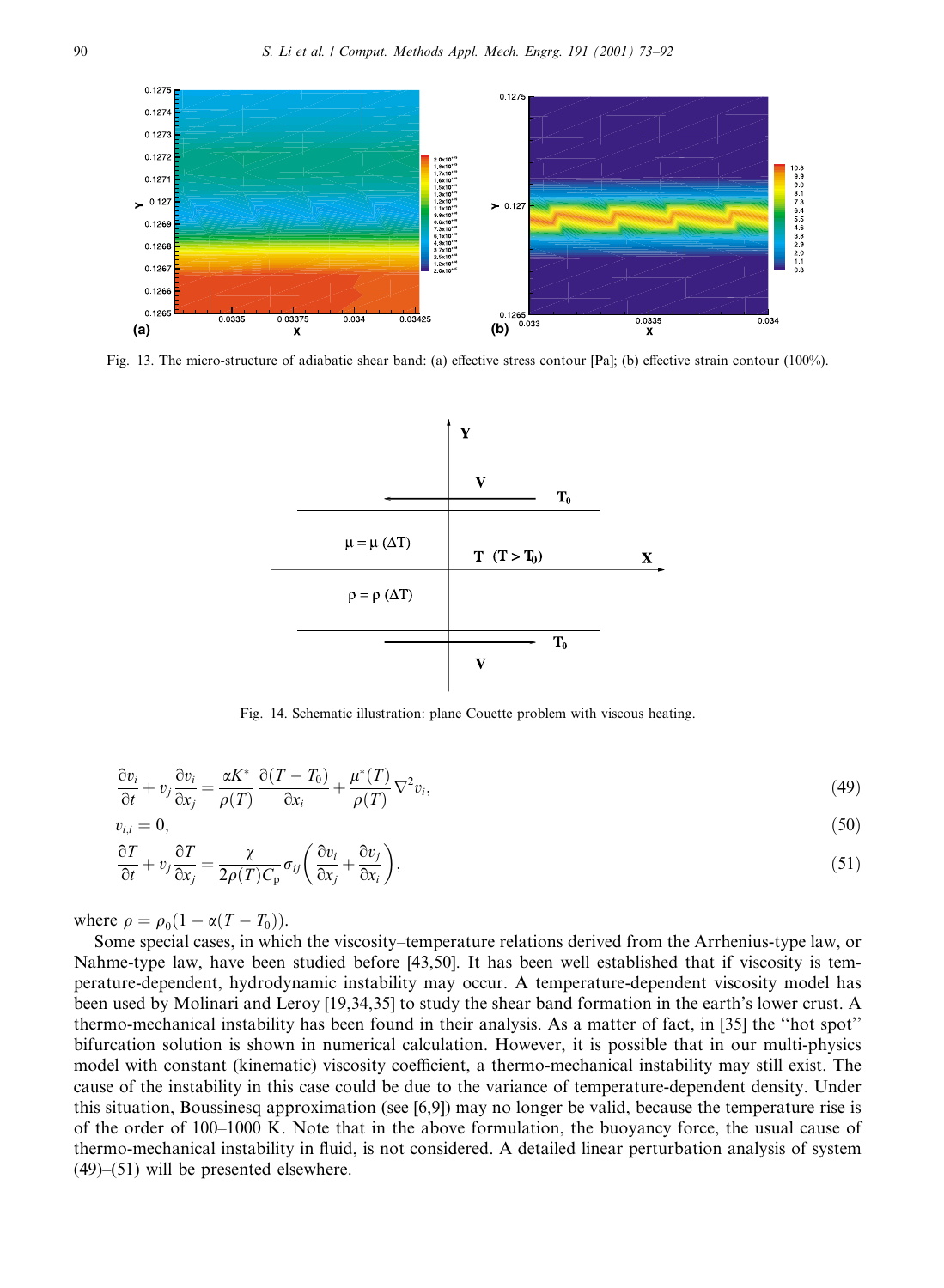It is plausible that the dynamic micro-structure of adiabatic shear band shown here may have some influence on the ductile failure mechanism, or the brittle-to-ductile transition. The exact role of this possible instability on failure mode transition is not clear at the moment.

### 5. Concluding remarks

In this study, a meshfree method – reproducing kernel particle method is used in a displacement-based explicit formulation to simulate dynamic shear band propagation as well as micro-structures of adiabatic shear bands.

We have accomplished two things: first a complete failure mode transition (from impact speed  $V = 30$  m/s to  $V = 33$  m/s) has been replicated in meshfree simulation. When impact speed is below 30 m/s, under the mode-II loading, an adiabatic shear band is generated first, then quickly it turns into a cleavage mode-I crack. When projectile impact speed is above 30 m/s, say at 33 m/s, a shear band propagates through the pre-notched plate, showing ductile failure mechanism under higher strain rate condition. Second, numerical simulations have confirmed the early experimental observation that there exists a thermo-mechanical instability inside shear band, which might play a significant role in failure mode transition.

We conclude that the main advantages of using meshfree interpolants in simulations of dynamic shear band propagation are two: first, it can effectively avoid mesh-alignment sensitivity that finite element methods suffer; second it can relieve mesh distortion when modeling stress collapsing state of the adiabatic shear band as a purely plastic fluid in a Lagrangian formulation. In addition, this work has examined the validity of multi-physics model used in constitutive modeling of the stress collapsing state in the adiabatic shear band. By using multi-physics model, it first allows us to simulate dynamic shear band propagation; furthermore, it predicts a possible thermo-mechanical instability occurring inside the adiabatic shear band, which is either due to the viscous heating with thermo-mechanical coupling, or due to the viscous heating with temperature-dependent viscosity.

## **Acknowledgements**

This work is supported by grants from the Army Research Office, National Science Foundation, and Tull Family Endowment.

### **References**

- [1] R.C. Batra, R.R. Gummalla, Effect of material and geometric parameters on deformations near the notch-tip of a dynamically loaded pre-noteched plate, Int. J. Fract. 101 (2000) 99-140.
- [2] R.C. Batra, N.V. Nechitailo, Analysis of failure modes in impulsively loaded pre-notched steel plates, Int. J. Plast. 13 (1997)  $291 - 308.$
- [3] T. Belytschko, Y. Krongauz, D. Organ, M. Fleming, P. Krysl, Meshless methods: an overview and recent developments, Comput. Methods Appl. Mech. Engrg. 139 (1996) 3-48.
- [4] T. Belytschko, Y.Y. Lu, L. Gu, Element free Galerkin methods, Int. J. Numer. Methods Engrg. 37 (1994) 229–256.
- [5] J.D. Campbell, W.G. Ferguson, The temperature and strain-rate dependence of the shear strength of mild steel, Philos. Mag. 21  $(1970)$  63-82.
- [6] S. Chandrasekhar, Hydrodynamic and Hydromagnetic Stability, Oxford University Press, Oxford, 1961.
- [7] R.J. Clifton, Dynamic plasticity, ASME J. Appl. Mech. 50 (1983) 941-952.
- [8] F. Dinzart, A. Molinari, Structure of adiabatic shear bands in thermo-viscoplastic materials, Eur. J. Mech. A 17 (1998) 923-938.
- [9] P.G. Drazin, W.H. Reid, Hydrodynamic Stability, Cambridge University Press, Cambridge, 1981.
- [10] L.B. Freund, J.W. Hutchinson, High strain-rate crack growth in rate-dependent plastic solids, J. Mech. Phys. Solids 33 (1985)  $169 - 191.$
- [11] H.J. Frost, M.F. Ashby, Deformation-Mechanism Maps, Pergamon Press, Oxford, 1982.
- [12] G. Gioia, M. Ortiz, The two-dimensional structure of dynamic boundary layers and shear bands in thermoviscoplastic solids, J. Mech. Phys. Solids 44 (1996) 251-291.
- [13] P. Guduru, G. Ravichandran, A.J. Rosakis, Observations of transient high temperature vortical microstructure in solids during adiabatic shear banding, Mech. Mater., submitted.